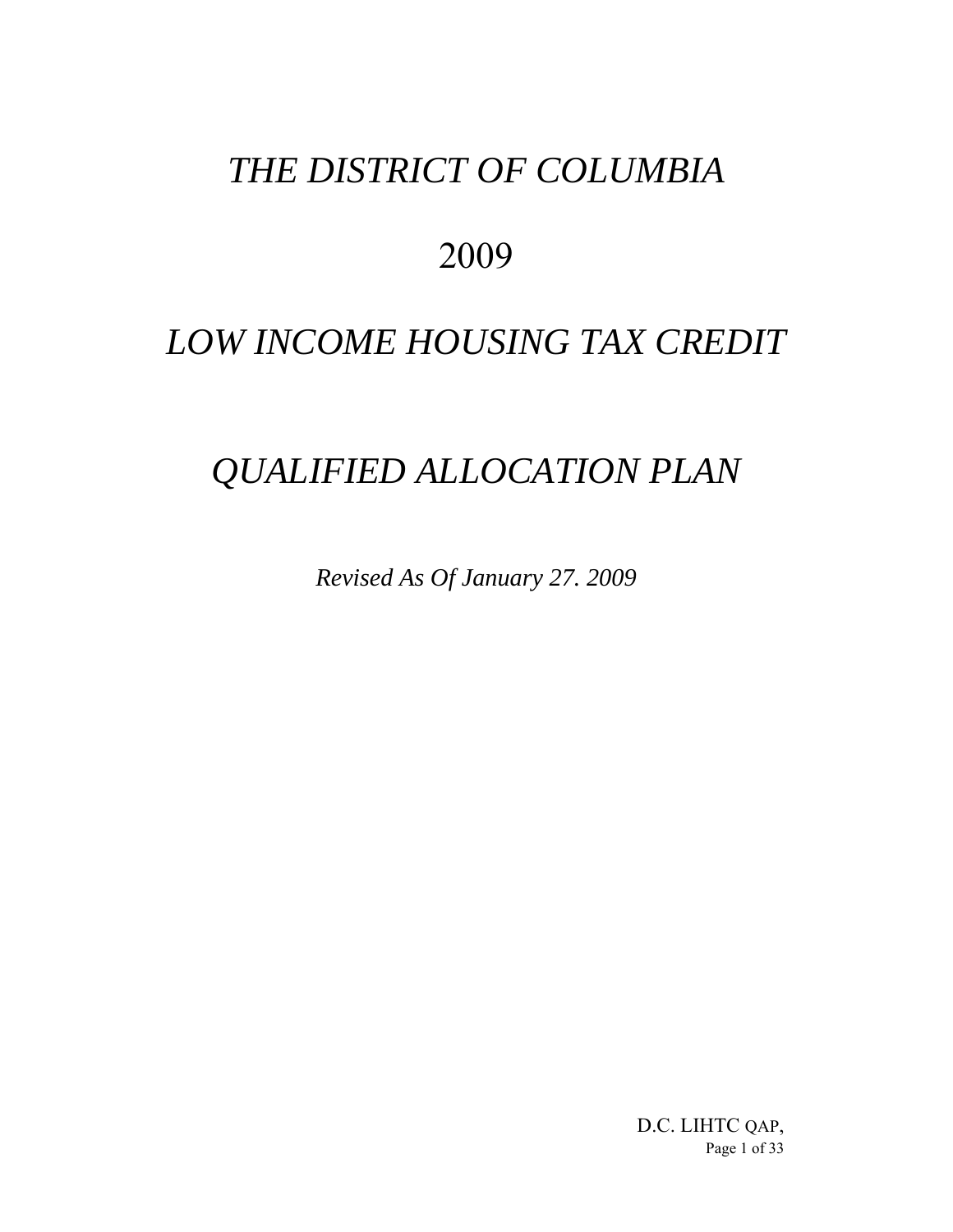### *CONTENTS*

| <b>Introduction</b>                                                                                                                                                                                        | <b>PAGE</b><br>3 |
|------------------------------------------------------------------------------------------------------------------------------------------------------------------------------------------------------------|------------------|
| <b>Section 1: Qualified Allocation Plan</b><br>Determining the Low Income Housing Tax Credit<br>Tax Credits Available                                                                                      | 3                |
| <b>Section 2: DHCD Program Overview</b><br>Eligibility<br>Types of Low Income Housing Tax Credits<br>Authority<br>Fees<br><b>Nine Percent Tax Credits</b><br><b>Four Percent Tax Credits</b>               | 4                |
| <b>Section 3: Low Income Housing Tax Credit Set-Asides</b><br>Nonprofit Set-aside<br><b>Special Needs Housing Set-aside</b>                                                                                | 9                |
| <b>Section 4: Threshold Requirements</b><br><b>Federal Requirements for Eligibility</b><br>District of Columbia Requirements for Eligibility                                                               | 10               |
| <b>Section 5: Selection Criteria</b>                                                                                                                                                                       | 12               |
| <b>Section 6: Underwriting Guidelines</b>                                                                                                                                                                  | 22               |
| <b>Section 7: Reservations</b><br><b>Surplus Reservations</b><br><b>Forward Reservations</b><br><b>Projects Unable to Meet Deadlines</b><br><b>Insufficient LIHTC</b><br><b>Multiple Year Reservations</b> | 22               |
| <b>Section 8: Allocations</b><br><b>Carryover Allocation Evaluation</b><br><b>Placed-in-Service Evaluation</b>                                                                                             | 23               |
| <b>Section 9: Monitoring for Compliance</b><br><b>Record Keeping and Retention</b><br>Notification of Noncompliance                                                                                        | 24               |
| <b>Definitions</b>                                                                                                                                                                                         | 25               |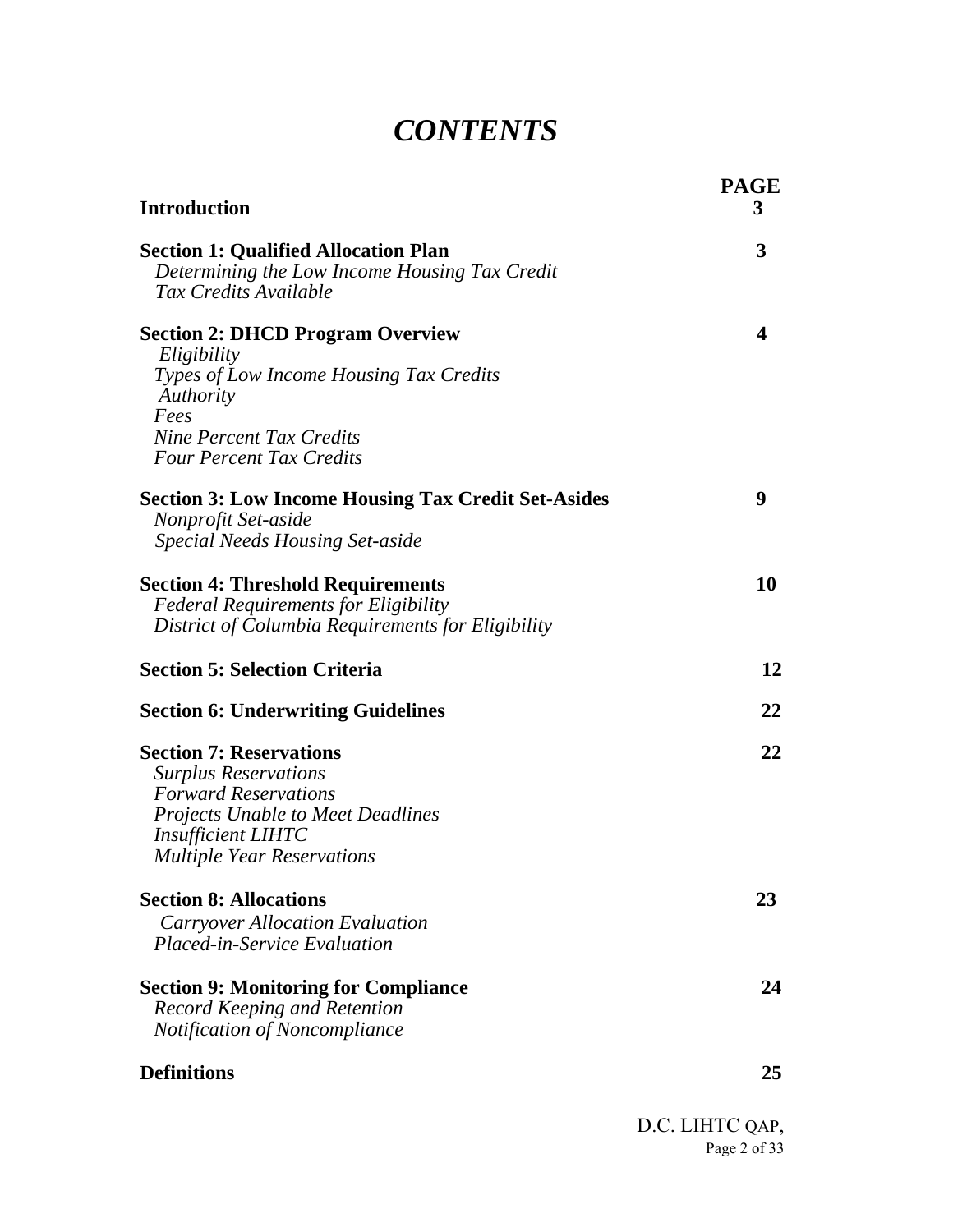#### **INTRODUCTION**

The Tax Reform Act of 1986 established the Federal Low Income Housing Tax Credit ("LIHTC") Program. The LIHTC program was subsequently made permanent by the Revenue Reconciliation Act of 1993 as further amended by The Community Renewal Tax Relief Act of 2000. The program was created to encourage the private sector to invest in the construction and rehabilitation of housing for low and moderate-income individuals and families. Project owner/investors claim the LIHTC on their Federal income tax return each year for a period of ten (10) years. However, projects generally must meet certain requirements for low-income use for thirty (30) years. The Mayor delegated the authority and assigned the responsibility of administering the LIHTC program to the District of Columbia Department of Housing and Community Development ("DHCD") in Mayor's Order 87-72.

The mission of the Department of Housing and Community Development (DHCD) is to create and preserve opportunities for affordable housing, promote economic development, and revitalize underserved communities in the District of Columbia. DHCD focuses on three strategic areas: 1) preserving and increasing the supply of affordable housing through new construction and rehabilitation; 2) increasing homeownership opportunities; and 3) revitalizing neighborhoods, promoting community development, and providing economic opportunities. Using the Low Income Housing Tax Credit as a tool, DHCD hopes to foster development of housing for individuals with special needs, promote mixed income housing, and prevent the displacement of rental households from the District's changing communities.

#### **QUALIFIED ALLOCATION PLAN**

Federal law requires The District of Columbia ("District") to adopt a plan to allocate the LIHTC to projects based on federally mandated requirements and priority needs determined by the District. The District's Low Income Housing Tax Credit Qualified Allocation Plan ("QAP") is intended to ensure the selection of only those projects that comply with Federal law and address, on a priority basis, the housing needs of the District.

These allocation procedures govern the award of the District's LIHTC and apply to residential rental housing financed in conjunction with: (1) private lenders; (2) taxable bonds; and (3) local or Federal loan programs. These procedures automatically renew themselves annually, unless amended or replaced.

#### **Determining the LIHTC**

The Tax Credits are generally provided to project owners in equal annual installments over a ten (10) year period. The Tax Credits may not exceed the applicable percentage of the qualified basis of each low income building in the project as defined in Section 42(d) of the IRC Code. New construction and rehabilitation projects are eligible for a fixed credit of not less than 9 percent, or 70 percent of the net present value. Projects financed with Federal funds or involving the acquisition of existing buildings (when combined with eligible rehabilitation) are eligible for the thirty percent (30%) present value Tax

> D.C. LIHTC QAP, Page 3 of 33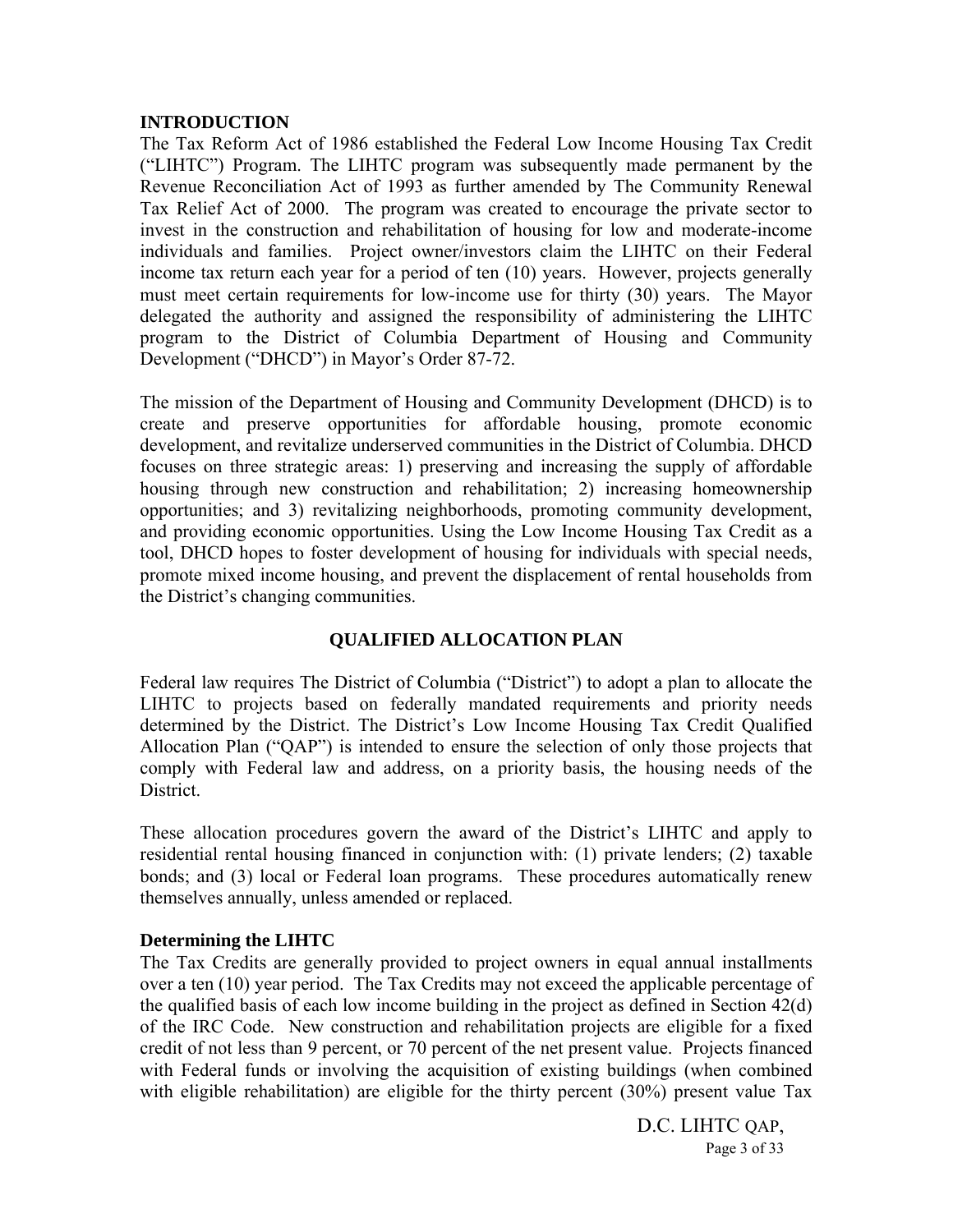Credit. Projects in qualified census tracts are eligible for a boost in their eligible basis of thirty percent (30%) as needed to guarantee the financial feasibility of the project.

A reservation of credits is made after an initial review of the development budget, sources and uses to determine feasibility by DHCD and is conditioned upon the development's sponsor meeting certain requirements, described in Sections 4 and 5 of this Plan. Those applicants satisfying the requirements are given an allocation of credits. If the development is placed in service in the year of allocation, it qualifies for a **regular allocation** and IRS Form 8609 will be issued on or before December 31. If the development is not placed in service in the year of allocation, the Sponsor/Developer can request a **carryover allocation** (see Carryover Allocation Application section below). Upon this request, DHCD will review the development budget for continued feasibility to reflect any changes in the development's cost and/or financial structure, prior to DHCD granting a Carryover Allocation.

After a building has been placed in service (i.e., the building rehabilitation is substantially complete and Certificate of Occupancy form(s) are received), the Sponsor/Developer will request IRS Form(s) 8609 in order to begin claiming the credit on its federal tax return. A final analysis will be performed at the time of development to determine the final credit amount. The final credit amount is the lesser of the amount necessary credits to make the development feasible and the amount of the earlier carryover allocation.

#### **Tax Credits Available**

The amount of Tax Credits available for the District to allocate in each calendar year reflects the sum of the amounts allowed as the State Tax Credit Ceiling under IRC Section  $42(h)(3)(C)$ . This amount may be increased by returned Tax Credits from prior years, Tax Credits allocated to the District from the national Tax Credit pool, or by new legislation increasing the amount of Tax Credits distributed to each state. Any unallocated or recovered Tax Credits or a combination of both may be awarded as part of the current year cycle(s) of awards for Tax Credits, or may be carried over to the next year's cycle(s) of awards at the discretion of the DHCD.

#### **DC DHCD Program Overview**

#### *Eligibility*

For profit and non-profit Sponsor/Developers that are in good standing with the District of Columbia are eligible to apply for a reservation of LIHTC to fund residential rental property located in the District and affordable to households earning less than 60 percent of the area median income (AMI).

#### *Types of Low Income Housing Tax Credits*

There are two types of LIHTCs: nine percent (9%) tax credits from the District's Per-Capita Credit Ceiling; and an automatic four percent (4%) present-value LIHTC issued to qualifying projects financed with tax-exempt bonds.

**9% Credit:** The nine percent (9%) per-capita LIHTC is competitively awarded to

D.C. LIHTC QAP, Page 4 of 33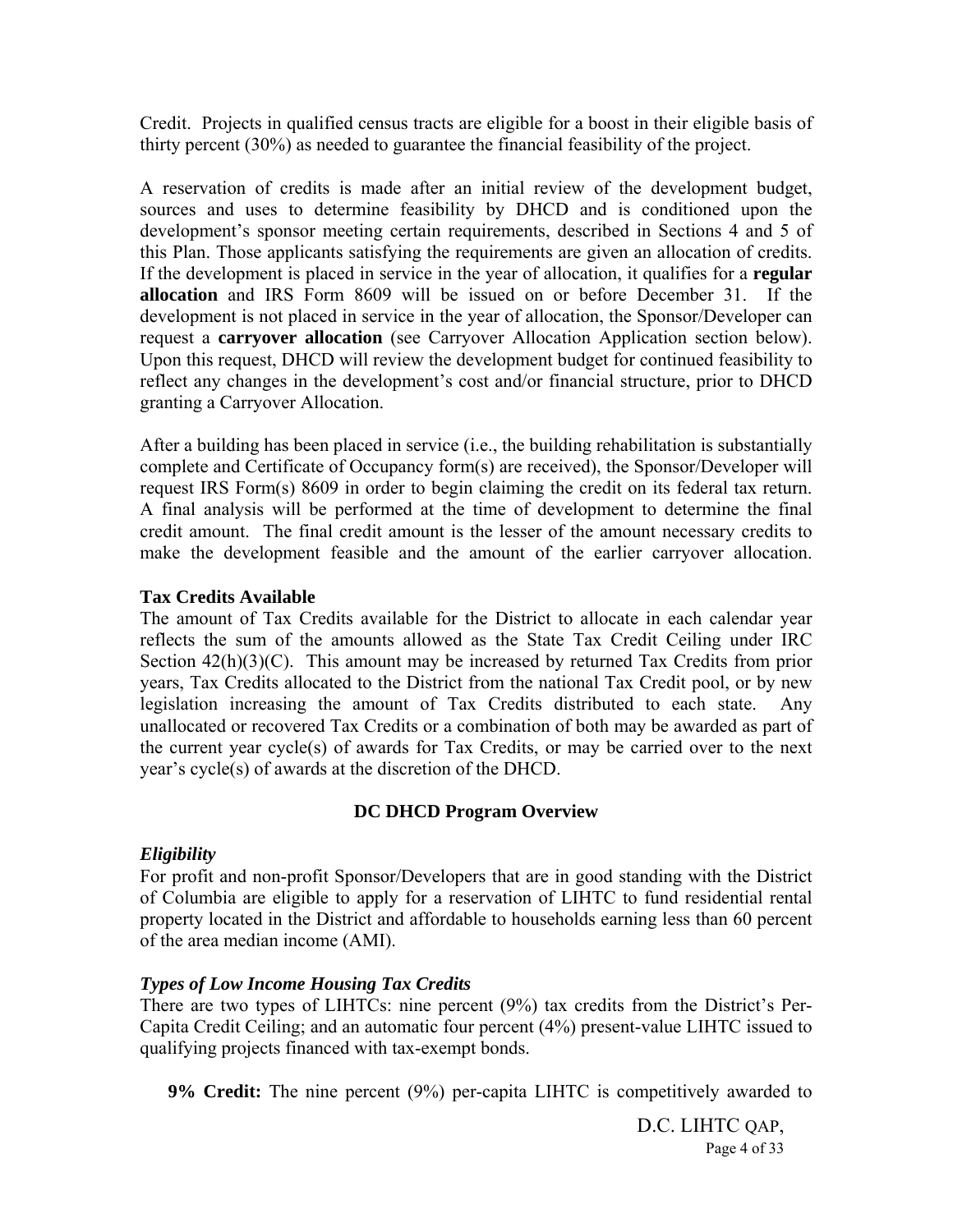eligible housing projects based on the selection criteria in the DHCD QAP. The credit is determined on a ten year present value calculation of seventy percent (70%) of the qualified basis of the low income units. The units must include either new construction or substantial rehabilitation totaling a minimum of six thousand dollars (\$6,000), or twenty percent (20%) of the adjusted basis, in expenditures per unit.

**4% Credit:** Projects financed with certain tax-exempt bonds may be eligible to receive a four percent (4%) present-value LIHTC without regard to the District's Per-Capita Credit ceiling. Although tax-exempt bond financed projects need not compete for an allocation through the competitive process, they shall be evaluated against the threshold criteria established in District of Columbia Housing Finance Agency's ("DCHFA") QAP. Further, they must comply with the monitoring procedures contained in the District of Columbia, Department of Housing and Community Development's Low Income Housing Tax Credit Program Compliance Manual ("CM"), which is incorporated by reference herein.

#### *Authorization of the Director*

This document contains the general dates for application, carryover and monitoring. However, the Director of DHCD may set deadlines for applications and apply penalties as appropriate. The Director may also substitute credits when a development is delayed.

#### *Fees*

In order to defray the management and operational cost of the program, fees are charged. The fees fall into two categories: 1) Issuance Cost, which includes application, reservation, and allocation fees and 2) Compliance Cost, which includes all compliance, monitoring and inspection fees. Full and timely payment of all fees is a determinate of every allocation; non-payment of Compliance Fees is grounds for issuance of IRS Form 8823 to the IRS to notify them of noncompliance with LIHTC regulations. All issuance costs are non-refundable.

| <b>Description</b>                                                                                                                                                                                                                                     | Amount                                                                                                                                                                                              | Program |
|--------------------------------------------------------------------------------------------------------------------------------------------------------------------------------------------------------------------------------------------------------|-----------------------------------------------------------------------------------------------------------------------------------------------------------------------------------------------------|---------|
| Application Fee (Non-Profit)                                                                                                                                                                                                                           | \$500                                                                                                                                                                                               |         |
| Application Fee (For-Profit)                                                                                                                                                                                                                           | \$750                                                                                                                                                                                               |         |
| Reservation Fee: Assessed at the time a reservation<br>is given to a Sponsor/Developer. The Amount is<br>due in full when the Sponsor/Developer accepts the<br>reservation. No reservation will be valid if not<br>accompanied by the reservation fee. | 50% of 1% of the total 10-year<br>allocation for the project                                                                                                                                        |         |
| Allocation Fee on per capita projects: Assessed at<br>the time DHCD issues the carry-over allocation.                                                                                                                                                  | 50% of 1 percent of the value of the<br>total 10-year allocation for the<br>project.                                                                                                                | 9%      |
| Allocation fee for tax exempt bond funded projects.                                                                                                                                                                                                    | $40\%$ of 1% of the total 10-year<br>allocation (60% of $1\%$ is paid to<br>DCHFA) in two installments: 15%<br>of 1% at application and the<br>remaining 25% when DHCD issues<br>the IRS Form 8609. | $4\%$   |
| Compliance Monitoring Fee – all projects that<br>received an IRS Form 8609. The fee will be                                                                                                                                                            | $$35/$ unit                                                                                                                                                                                         |         |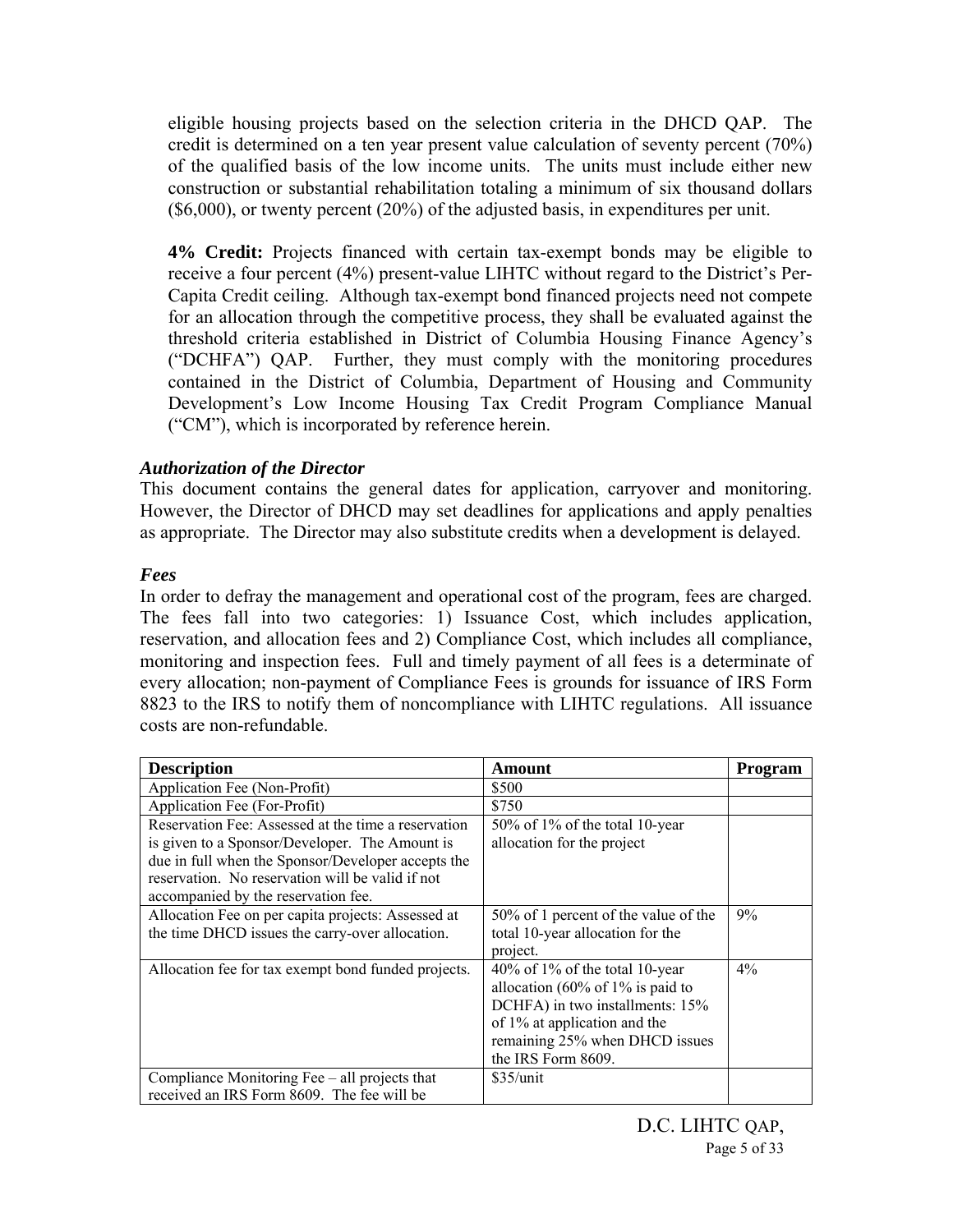| assessed each year on February 15 <sup>th</sup> of each year<br>beginning 2008 and shall be due on May $1st$ of 2009<br>and each subsequent year. The first year's |                                        |  |
|--------------------------------------------------------------------------------------------------------------------------------------------------------------------|----------------------------------------|--|
| "compliance fee" is due with the application for the                                                                                                               |                                        |  |
| issuance of the IRS Form 8609 for the project.                                                                                                                     |                                        |  |
| Re-inspection Fee: Projects failing and inspection                                                                                                                 | $$35/$ unit                            |  |
| that are issued an IRS Form 8823 are required to                                                                                                                   |                                        |  |
| have a re-inspection.                                                                                                                                              |                                        |  |
| Extension Fee – Sponsor/Developer unable to meet                                                                                                                   | \$1,000 per month and per project      |  |
| the deadline for a carryover allocation may request                                                                                                                | for which an extension of time is      |  |
| an extension and pay a fee at the time the request is                                                                                                              | requested.                             |  |
| submitted                                                                                                                                                          |                                        |  |
| Allocation Modification Fee - Sponsor/Developer                                                                                                                    | \$1,000                                |  |
| requesting modifications to the IRS Form 8609                                                                                                                      |                                        |  |
| where the modification is not the result of                                                                                                                        |                                        |  |
| administrative error.                                                                                                                                              |                                        |  |
| Carryover Application Late Fee                                                                                                                                     | A late charge of \$500 per day will    |  |
|                                                                                                                                                                    | be assessed for each calendar day      |  |
|                                                                                                                                                                    | past the due date that the carryover   |  |
|                                                                                                                                                                    | allocation application is not returned |  |
|                                                                                                                                                                    | to DHCD.                               |  |

#### *Nine Percent (9%) Tax Credits*

Applications will be accepted and reviewed as part of DHCD's competitive process. DHCD will provide public notice concerning the schedule of the competitive round(s) for the reservation of LIHTC. The Notice will provide application deadline dates. DHCD will announce competition results within ninety (90) days of the application deadline dates. Applications are available from the DHCD website: www.dhcd.dc.gov. For additional questions, please call 202-442-7800.

#### *Deadline:*

Application information for the following year will be posted on the DHCD website (www.dhcd.dc.gov) Application deadlines generally occur in February. Please direct your application packets to:

The District of Columbia DC Department of Housing and Community Development 801 N. Capitol Street, N.E., 2nd Floor Washington, D.C. 20002 ATTN: Low Income Housing Tax Credit Program

| DHCD Form 202                | Application form                                         |
|------------------------------|----------------------------------------------------------|
| <b>Application Checklist</b> | Complete with appropriate attachments                    |
| <b>Application Fee</b>       | For-Profit: \$750; Nonprofit: \$500                      |
| $GB-1$                       | Intended Method of Satisfying Green Communities Criteria |
| $GB-2$                       | Green Development Plan                                   |

#### *Mandatory Application Items*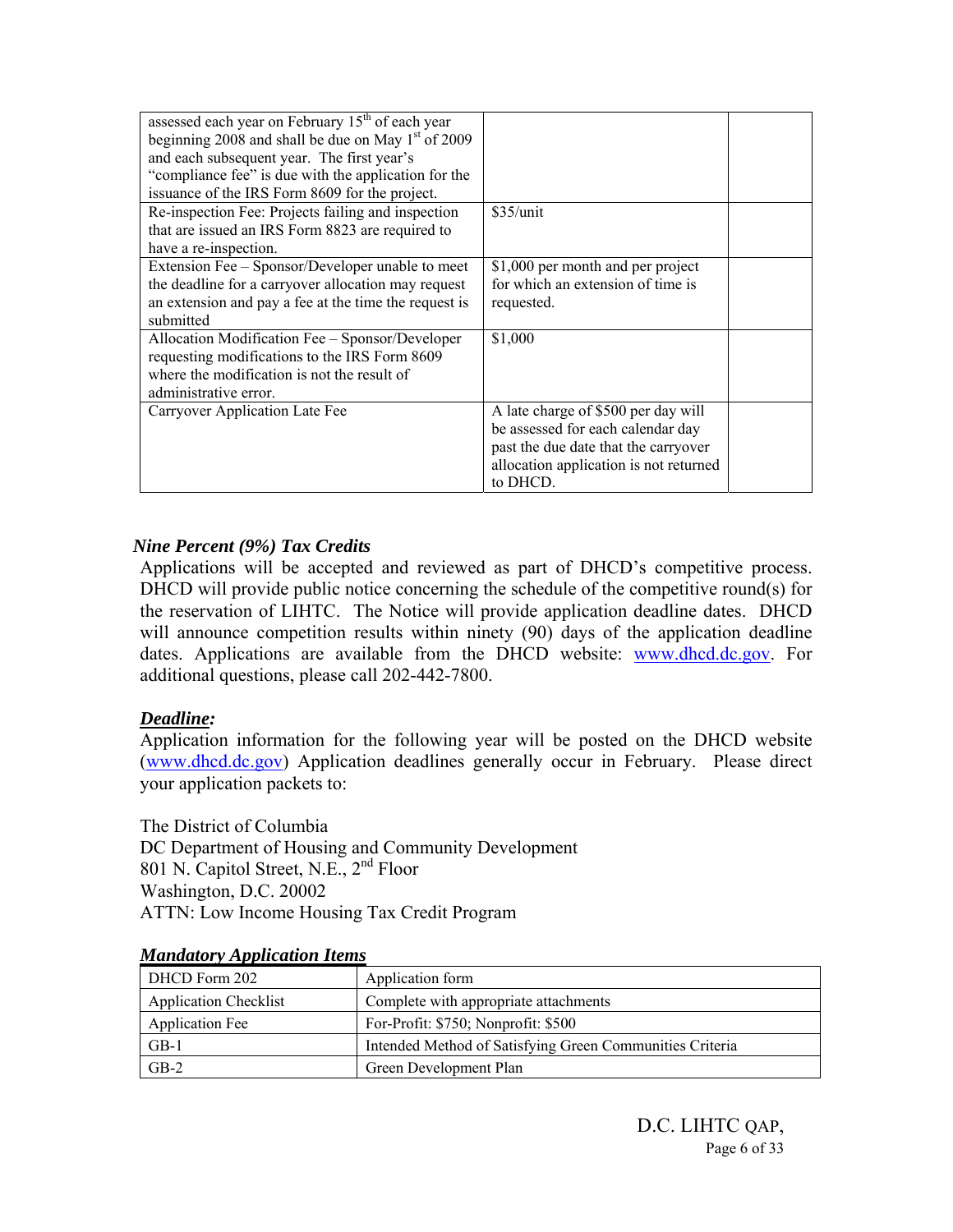#### *Process*

After applications are submitted, DHCD will review, rate and rank the applications using the selection criteria list in Section 5 of this document. Within sixty (60) days, DHCD will announce the preliminary ranking and begin the general public comment period, which will last one (1) week. During this week, DHCD will post the preliminary rankings and project summaries on the DHCD website. The Department will accept public comments for one week. This will be followed by the general rebuttal period as necessary. Final rankings will be announced one (1) week after the rebuttal period has closed.

Reservation letters will be mailed within one (1) month after final rankings have been announced. Included in the reservation letter is an acceptance certification that must be executed by the Sponsor/Developer and returned to DHCD to show the acceptance of the reservation. No reservation will be valid if not accompanied by the reservation fee.

| Due          | <b>Description</b>                                                                                                                                                                                                   |
|--------------|----------------------------------------------------------------------------------------------------------------------------------------------------------------------------------------------------------------------|
| Feb 9        | ANC Contact & Development Information Form due to DHCD                                                                                                                                                               |
| Mar 13       | Deadline for Application, Market Study (due with Application) & Application Fee                                                                                                                                      |
| By Mar<br>29 | Applications posted to DHCD website                                                                                                                                                                                  |
| April 14     | ANC Support Letter and Revitalization Area Certification may be submitted after the<br>Reservation Application Deadline, but no later than April 14, 2008.                                                           |
| May $15$     | Announce Preliminary Rankings/Begin General Comment Period                                                                                                                                                           |
| May 22       | Close General Comment Period/Begin Rebuttal Comment period                                                                                                                                                           |
| May 29       | Close Rebuttal Comment Period                                                                                                                                                                                        |
| June 7       | <b>Announce Final Rankings</b>                                                                                                                                                                                       |
| July 6       | DHCD mails Reservation Application documents (Agreement, Contract to Enforce<br>Representations, Extended Use Agreement, and Election to Fix Percentage)                                                             |
| July 20      | (Fully executed) reservation documents, Contract to Enforce Representation (original),<br>Election to Fix Applicable Percentage (if applicants choose to lock in rate)and for-profit fees<br>due to DHCD             |
| Dec 7        | Site Control Documentation, Extended Use Agreement (recorded original), Carryover<br>Allocation Application (if applicable), non-profit reservation fees and local housing authority<br>reservation fees due to DHCD |

**General Nine Percent (9%) Competitive Credit Reservation Application Schedule** 

#### *Four Percent (4%) Tax Credits:*

If fifty percent (50%) or more of the development and acquisition costs are financed with the proceeds of DC Housing Finance Agency-issued tax-exempt bonds, Sponsor/Developers qualify to apply for four percent (4%) LIHTC automatically on the one hundred percent (100%) of the qualified basis of the projects. If less than fifty percent (50%) of costs are financed with the proceeds of these tax-exempt bonds,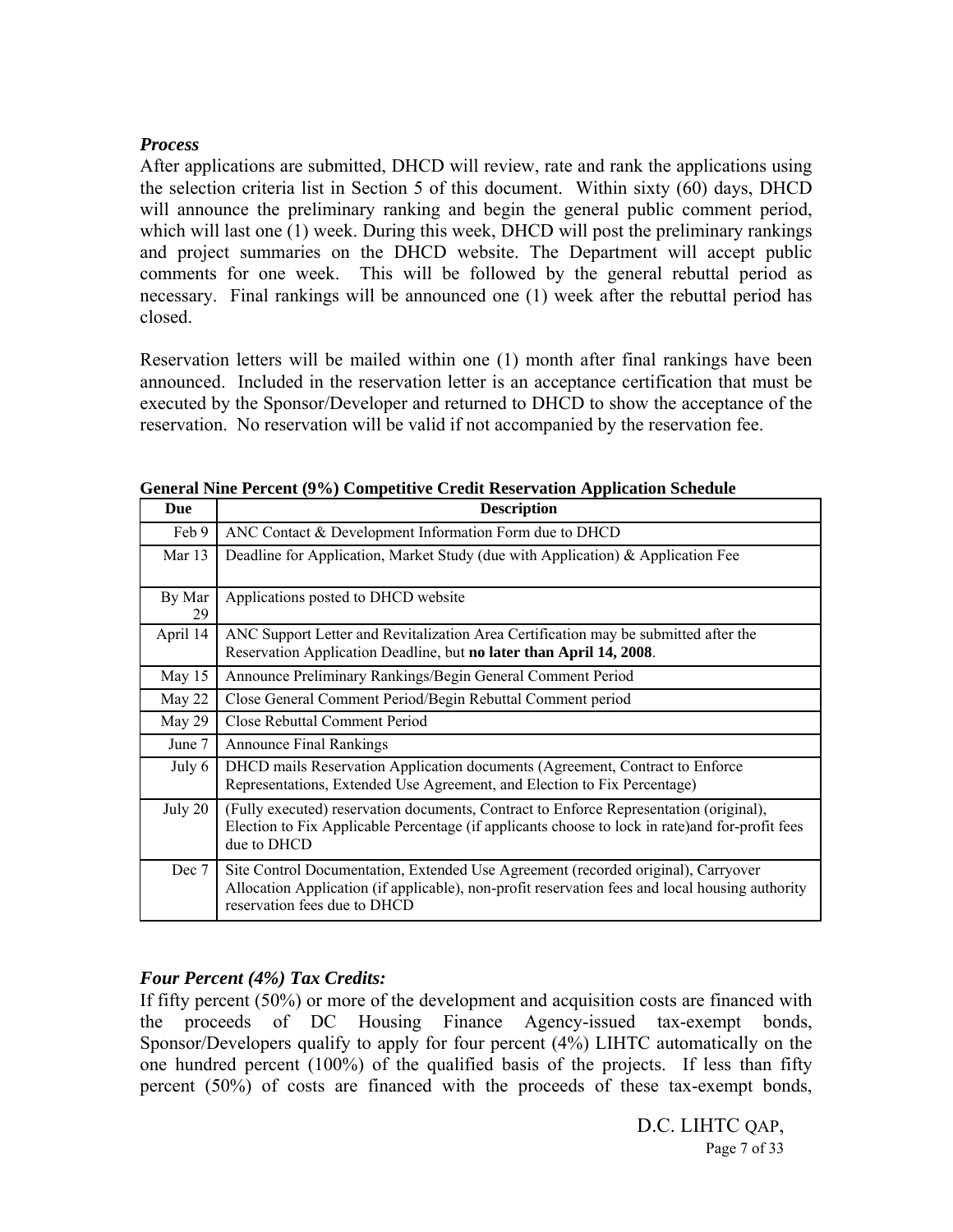Sponsor/Developers may be eligible to receive LIHTC on the portion of the qualified basis financed with the bonds. Sponsors/Developers with tax-exempt bond financing are not eligible to compete for DHCD's nine percent (9%) per capita LIHTC pool.

#### *Process*

To receive four percent (4%) LIHTC, Sponsors/Developers must apply directly to the DCHFA. Prior to the project going to a closing on the tax-exempt bonds DCHFA is required to submit an application to DHCD for the allocation of tax credits, to which the Department will respond within three (3) business days. Consistent with an inter-agency agreement DHCD will not duplicate the DCHFA underwriting of tax-exempt bonds projects and will accept and rely on the DCHFA determination of the financial feasibility in DHCD's underwriting of the tax credit allocation as required by Section 42 of Internal Revenue Code.

After construction is completed and the project is placed in service, the project Sponsor/Developers requests of DHCD, via application, that IRS Form 8609 be issued to allocate the tax credits. The application for the IRS Form 8609 must consist of:

- A revised proforma, adjusted to reflect the final development cost reflected on the cost certification prepared by the project's CPA;
- A copy of the Cost Certification;
- A draft of the IRS Form 8609 for each building in the project;
- Copies of the required DC licenses;
- A copy of the certificate of occupancy for each building; and
- A check for the remaining twenty-five percent (**25%)** balance of the one percent (1%) of the value of the Total Ten Year Allocation Fee.

For more information, call the DC Housing Finance Agency's Office of Public Finance: 202-777-1655.

#### *Carryover Allocation Application*

In general, IRC Section 42 allows an allocation to a building to be carried over if such building is placed in service no later than the end of the second  $(2<sup>nd</sup>)$  year following the allocation year. If the owner must document that ten percent (10%) of the reasonable expected basis has been spent within twelve (12) months of the allocation date.

DHCD requires the owner to obtain an Accountant's Opinion to be submitted with the Allocation Application along with an Owner's Certification documenting whether the taxpayer has met the ten percent (10%) requirement. If not met, documentation that the ten percent (10%) test has been met must be submitted to DHCD within twelve months of the allocation of tax credits. The accountant's letter documenting the costs must be submitted at that time.

#### *Application*

Applications are available on the DHCD website.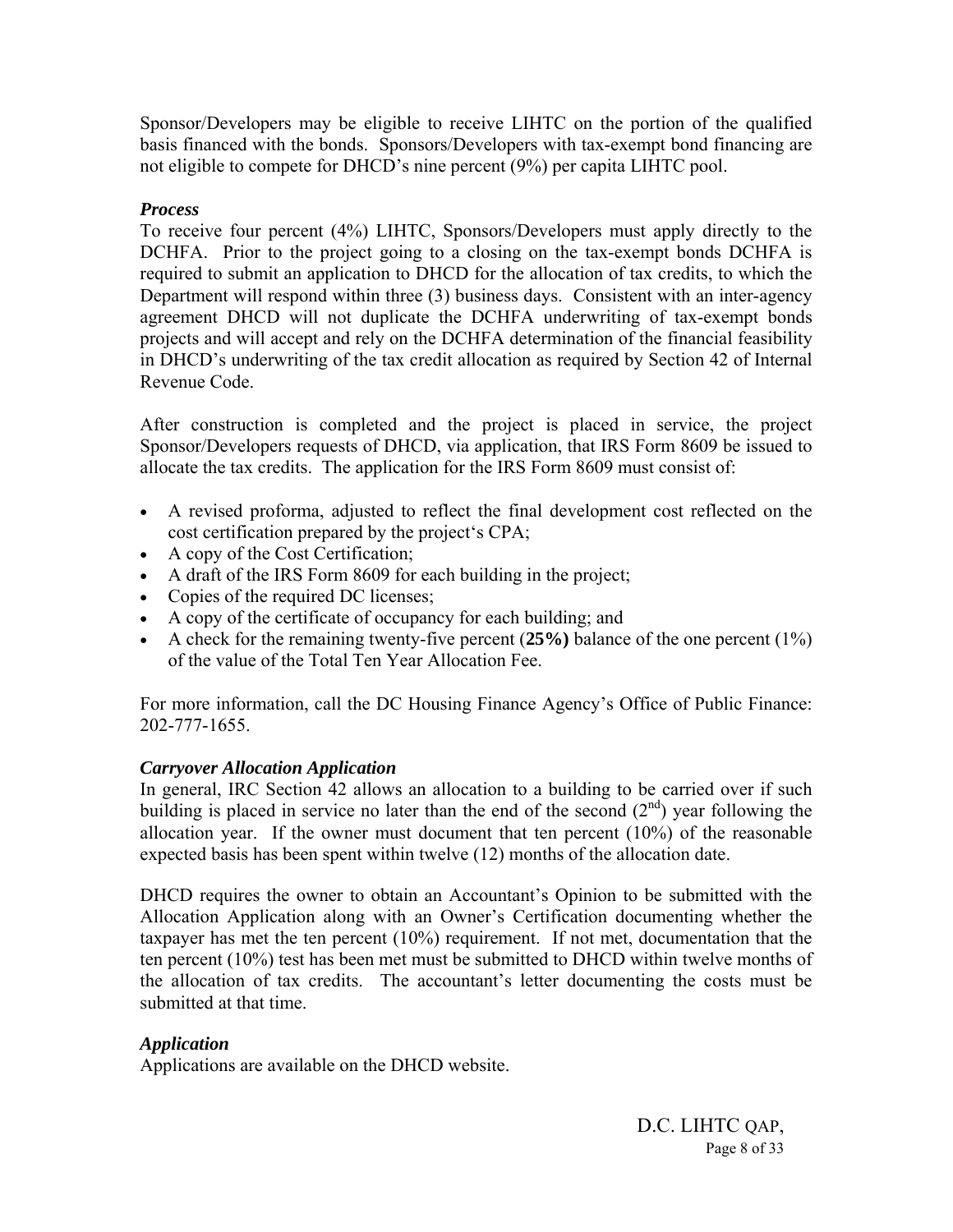#### *Application Deadline*

Carryover Applications are due back to DHCD no later than November 7, 2009. A late charge of five hundred dollars (\$500) per day will be assessed for each calendar day past the due date that the Allocation Application is not returned to DHCD.

#### *Mandatory Carryover Allocation Application Items*

- Executed original Allocation Application
- Accountant's Opinion
- Owner's Certification
- Owner's itemized list of expenditures
- Recorded Extended Use Agreement

#### **General Nine Percent (9%) Carryover Allocation Application Schedule**

| Due      | Description                                                                                                                                                                                                                                                                                                                                                        |
|----------|--------------------------------------------------------------------------------------------------------------------------------------------------------------------------------------------------------------------------------------------------------------------------------------------------------------------------------------------------------------------|
| Aug $15$ | DHCD sends out customized Allocation Applications to Sponsor/Developers that                                                                                                                                                                                                                                                                                       |
|          | have received a reservation of credits                                                                                                                                                                                                                                                                                                                             |
| Nov 7    | (1) Allocation Application (electronic and original copy); (2) site control<br>documentation; $\overrightarrow{(3)}$ original recorded Extended Use Agreement; (4) original<br>Accountant's Opinion; (5) recorded Nonprofit or DC Housing Authority Purchase<br>Option; (6) Owner's Certification; and (7) IRS Letter with $EIN#$ assignment due to<br><b>DHCD</b> |
| Dec      | (1) Allocations are finalized and for regular allocations, IRS Form 8609 is mailed<br>to Sponsor/Developers; (2) Carryover Agreements are mailed by DHCD to<br>Sponsor/Developers                                                                                                                                                                                  |
| Jan      | Carryover Agreements due back to DHCD                                                                                                                                                                                                                                                                                                                              |

An itemized list of expenditures must accompany the Owner's Certification. Expenditures do not have to be certified by a CPA, unless required by the attorney for the Attorney's Opinion Letter. If the ten percent (10%) test has not been met by this time, the Sponsor/Developer has twelve (12) months from the date the allocations are issued to meet it. DHCD will provide additional forms to the Sponsor/Developer, which will be used to present proof of having met the ten percent (10%) test.

#### **LIHTC SET ASIDE**

*Non-profit Set-aside* - As required by Federal law, ten percent (10%) of the Per-Capita Credit ceiling is set-aside exclusively for projects developed by qualified non-profit Sponsor/Developers. To be eligible to receive a reservation from this set-aside, Sponsor/Developers must show that they will meet the following Federal requirements throughout the compliance period: (1) qualified Sponsor/Developers must be exempt from tax under Section  $501(c)(3)$  or  $501(c)(4)$  of the IRC or be a wholly owned subsidiary of a qualified non-profit organization; (2) they must have as one of their tax-exempt purposes the development of low income housing; (3) they must own an interest in the project either directly or through a partnership; (4) they must materially participate in the development and operation of the project through regular, continuous and substantial actions; and (5) they must not be

> D.C. LIHTC QAP, Page 9 of 33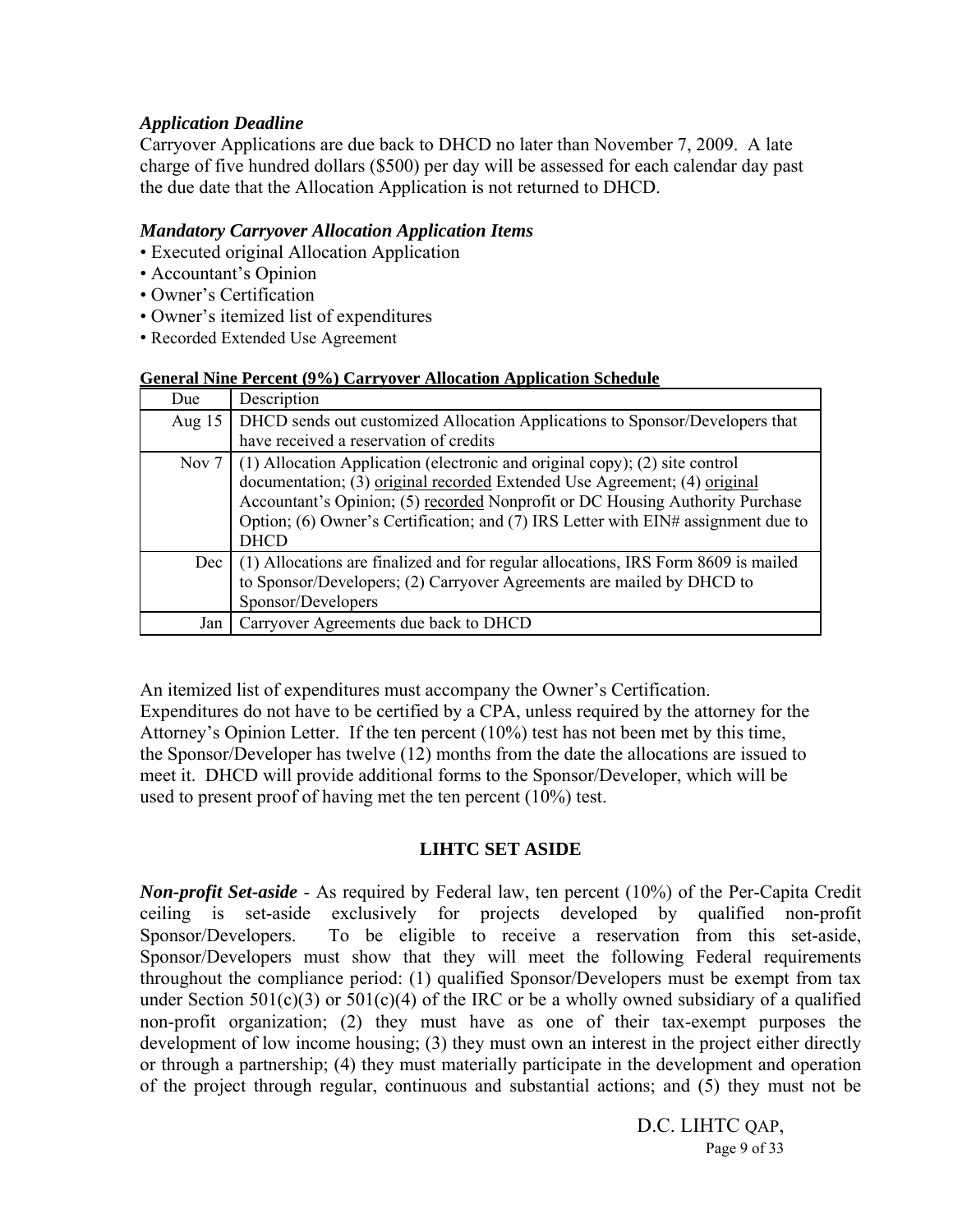affiliated with or controlled by a profit-motivated organization.

Reservations from the non-profit set-aside are permitted under circumstances where a partnership between non-profit and profit-motivated entities exists, only if each organization is independently controlled and operated and the non-profit materially participates in the development and operations of the project.

*Special Needs Housing Set-aside* **–** DHCD made a commitment to the development of special needs housing. To reach that goal, DHCD may set aside up to seventy-five (75%) of available LIHTC funds to the development of housing that serves special needs consumers.

*Director's Special Initiatives Program* – The Director may utilize up to twenty-five percent (25%) of any annual per capita allocation and any unallocated carryover of a prior year allocation as a Director's Special Initiatives program for stimulating development in any targeted area.

#### **THRESHOLD REQUIREMENTS**

To be rated and ranked during any round of competition, projects must meet all of the following threshold criteria. These requirements are intended to eliminate projects that do not meet basic program guidelines and to ensure that LIHTC is reserved for projects that are viable and in compliance with District and Federal requirements. Projects that do not meet the threshold criteria will not be rated and ranked during competitive rounds. In addition to these criteria, projects must fully comply with all Federal requirements as set forth in Section 42 of the IRS Code.

#### **Federal Requirements for Eligibility**

*Minimum Occupancy Restrictions* - At a minimum, Sponsor/Developers must elect that either: twenty percent (20%) of the units in the project must be rented to families with incomes at fifty percent (50%) or less of area median income; or forty percent (40%) of the units in the projects must be rented to families with incomes at sixty percent (60%) or less of the area median income.

*Maximum Rent Levels* - Low income units in the project must be rent restricted as defined by Section  $42(g)$  (2) of the IRC for a period of thirty (30) years (The compliance period of fifteen (15) years and a concurrent extended use period of thirty (30) years total a period of thirty (30) years). Prior to the issuance of the IRS Form 8609 by the District the Sponsor/Developer must provide evidence of that the restrictive covenants have been recorded.

If the recorded Extended Use Agreement is not returned from the Recorder of Deeds by the due date noted above, submit a copy of the Extended Use Agreement and copy of the recording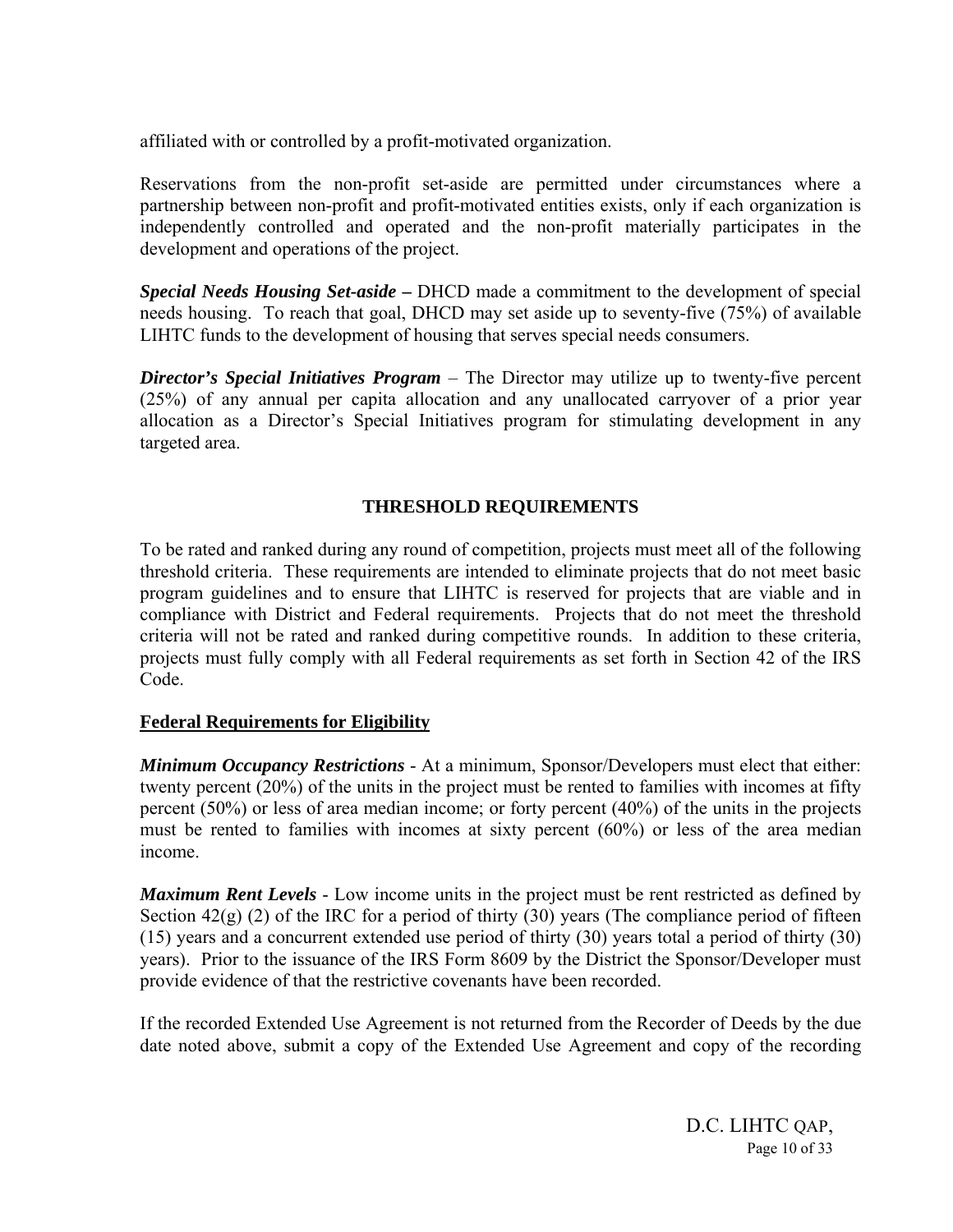receipt. Remember to submit to DHCD the original recorded Extended Use Agreement when it is received from the Recorder of Deeds.

*Eligible Projects* - **Projects must involve new construction, acquisition, or rehabilitation. For projects involving rehabilitation, the rehabilitation costs must be the greatest of six thousand dollars (\$6,000) per unit or twenty percent (20%) of the adjusted basis.** This minimum rehabilitation requirement must be met within the two years preceding the placed in service date. If applying for acquisition credit, projects must not have been placed in service or undergone substantial rehabilitation within the previous ten (10) years. Exceptions to the ten (10) year rule are provided for projects that are federally or locally assisted. In these cases, waivers from the IRS will be required before the LIHTC is allocated. A request for a waiver from the IRS will be required to meet the threshold criteria. The appropriate form will be available from DHCD. In addition, an exception has been provided for buildings substantially financed, assisted or operated under any Federal or local housing programs.

*Subsidy Layering* – Projects that combine certain other forms of federal assistance require a certification from HUD through the DC Housing Finance Agency that the assistance will not be more than is necessary to make the project feasible.

#### **District of Columbia Threshold Eligibility Requirements**

#### *Development Team* –

- 1. Members of the development team must certify that they are free of suspension or debarment from participating in any government programs, both local and Federal.
- 2. With respect to substantial liens and/or judgments and/or foreclosures and/or bankruptcies, applicants must have a history that is acceptable to DHCD.
- 3. Applicants must be in compliance with any existing prior agreements with DHCD, including
	- a. Major health, safety or building codes;
	- b. Previous LIHTC obligations, including compliance, meeting commitments made during the application process, and building requirements.
- 4. Within the past three years, the applicant may not have had credits terminated by DHCD.
- 5. Applicants may not list in their applications, a management company that is rated unsatisfactory by DHCD, nor should the ownership of any applicant include a principal, who in a previous application hired a management company to manage a tax credit development, after such management company received an "unsatisfactory" rating from DHCD during the extended use period of such development.

*The Application* - The LIHTC Application must be fully completed and all required attachments must be included. The specific form(s) and required exhibits will be included in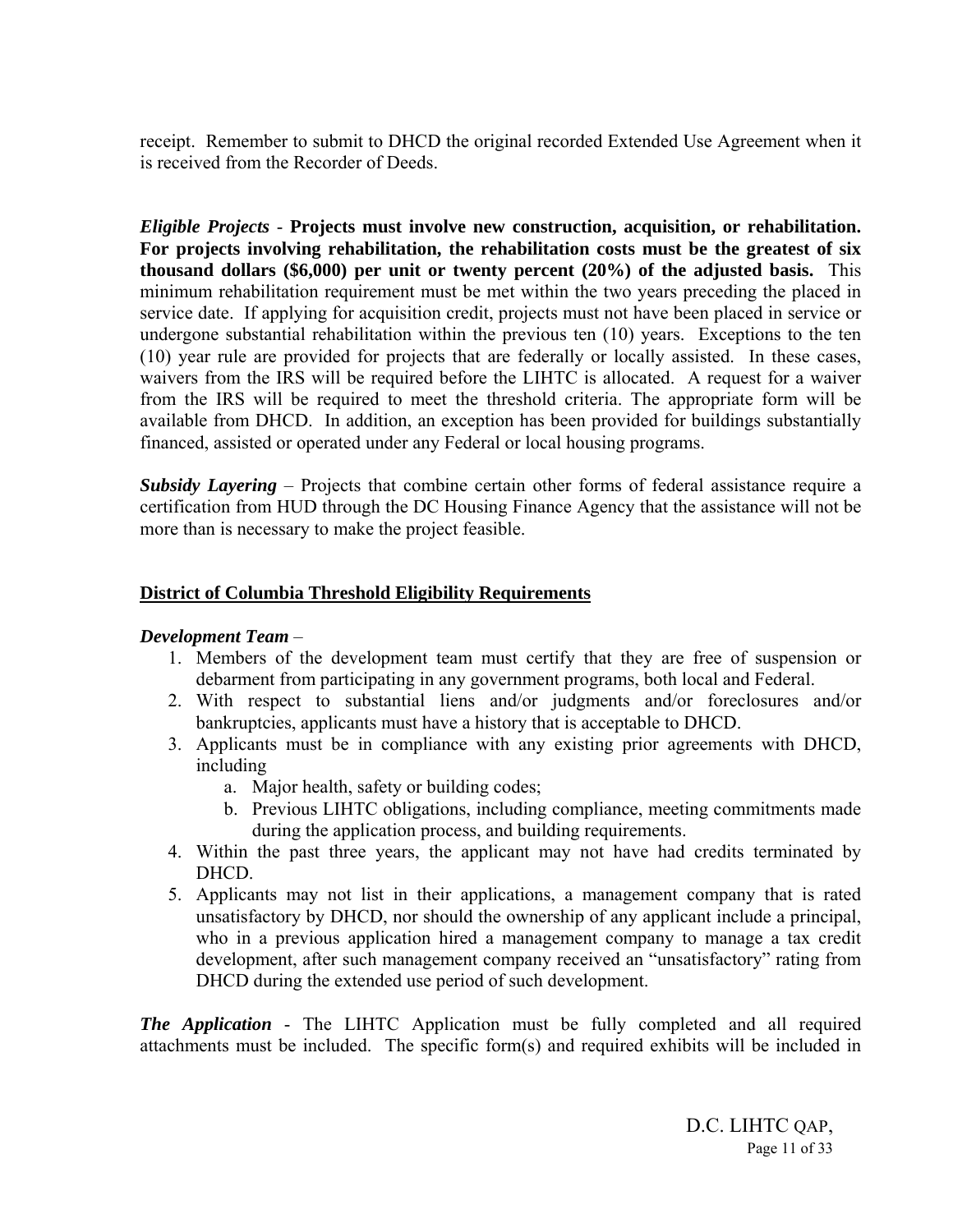the annual Notice; all required forms must be properly executed and included.

*Site Control Requirements* - Satisfactory evidence of site control of the project must be provided. Satisfactory evidence of site control includes: the presentation of deeds, contracts of sale, leases with purchase options or other forms acceptable to DHCD. Satisfactory evidence of site control must include evidence verifying notification of tenant's rights and or zoning compatible and permissible of the proposed development.

*Green Building Compliance* **–** The approved design plan must meet or exceed District Green Building Requirements as defined in the 2006 Green Building Act. (Attachment B)

*Design Quality Standards and Requirements* – The approved site and floor plans must meet or exceed the design quality standards stated in Attachment A of the application package, including materials, unit design, mechanical requirements and common areas and amenities of the applicant project.

#### **SELECTION CRITERIA**

Once projects meet the threshold requirements, they will be competitively evaluated, rated and ranked based on pre-determined selection criteria, established in accordance with Federal law and the District's housing priorities and needs. The selection criteria may be revised, from time to time, to reflect the changing housing needs of the District. The basic criteria is on a 400 point scale, with an addition 100 points available as bonus points.

| A. Readiness. Total Points: 25    |               |                                                                                                                                                                                                                               |
|-----------------------------------|---------------|-------------------------------------------------------------------------------------------------------------------------------------------------------------------------------------------------------------------------------|
| Category                          | <b>Points</b> | <b>Explanation/Instructions</b>                                                                                                                                                                                               |
| Plan of<br>Development            | 20            | The Plan of Development is approved by the Department of<br>Consumer and Regulatory affairs ("DCRA") without substantive<br>modification and no earlier than three (3) months before the<br>Reservation Application Deadline. |
| Sponsor/Developer<br>Fee Deferral | $1$ to 5      | Sponsor/Developer applicants receive additional points (up to five<br>(5)), for deferring a portion of the potential development fee in the<br>project.                                                                       |
|                                   |               | 1 to 10% of anticipated deferred development fee<br>1 pt                                                                                                                                                                      |
|                                   |               | 11 to 20% of anticipated deferred development fee<br>2 pts                                                                                                                                                                    |
|                                   |               | 21 to 30% of anticipated deferred development fee<br>3 pts                                                                                                                                                                    |
|                                   |               | 31 to 40% of anticipated deferred development fee<br>4 pts                                                                                                                                                                    |
|                                   |               | 41 or greater% of anticipated deferred development fee<br>5 pts                                                                                                                                                               |

#### **POINT CATEGORIES**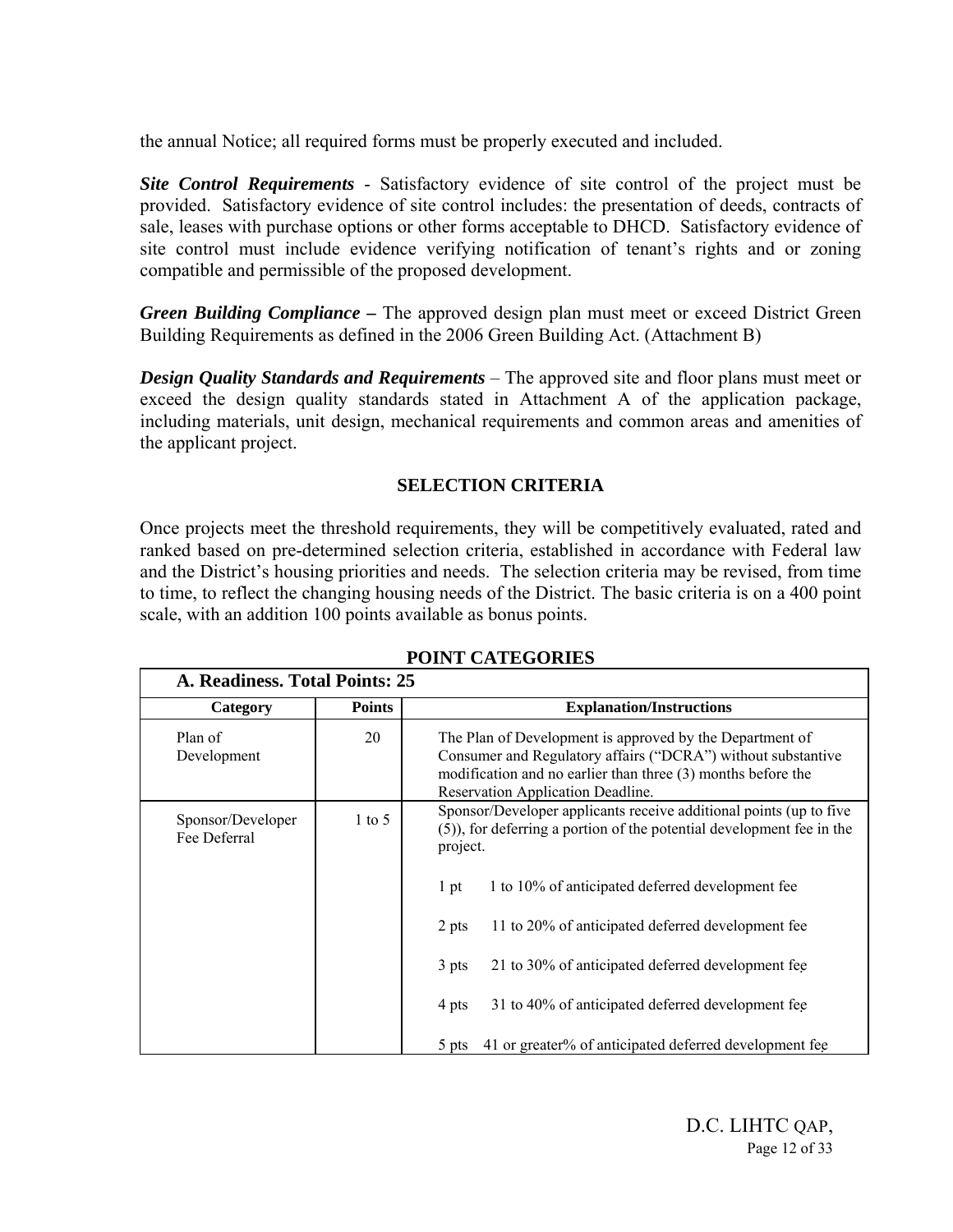| <b>B. Housing Needs Characteristics. Total Points: 135</b>                   |               |                                                                                                                                                                                                                                                                                                                                                                                                                |
|------------------------------------------------------------------------------|---------------|----------------------------------------------------------------------------------------------------------------------------------------------------------------------------------------------------------------------------------------------------------------------------------------------------------------------------------------------------------------------------------------------------------------|
| Category                                                                     | <b>Points</b> | <b>Explanation/Instructions</b>                                                                                                                                                                                                                                                                                                                                                                                |
| <b>Support Letter</b>                                                        | 20            | Letters addressed to DHCD and signed by the affected Advisory<br>Neighborhood Commission(s) ("ANC") and City Council Member<br>where the proposed development is to be located, which reflects $(1)$<br>support; $(2)$ neutrality; or $(3)$ opposition. The letter must be dated<br>within three (3) months prior to the Application Deadline, without<br>qualification or limitation.                         |
|                                                                              |               | Development will help meet the housing needs and priorities of the<br>$\bullet$<br>ANC/Ward and the ANC/Council Member supports the allocation<br>of tax credits requested. 20 points                                                                                                                                                                                                                          |
|                                                                              |               | A letter from the ANC/Council Member opposing the allocation of<br>$\bullet$<br>credits to the Applicant. In any such letter, the ANC/Council<br>Member must certify that the proposed development is not<br>consistent with current zoning or other applicable land use<br>regulations. 0 points                                                                                                              |
|                                                                              |               | If you have already received a support letter, include it with the<br>Application.                                                                                                                                                                                                                                                                                                                             |
|                                                                              |               | A list of ANCs can be found in Exhibit R of the Exhibit checklist.                                                                                                                                                                                                                                                                                                                                             |
| Evidence of location<br>in a targeted<br>neighborhood<br>revitalization area | 15            | Neighborhood Revitalization Strategy Areas ("NRSA"),<br>Neighborhood Investment Fund, Great Streets Initiative, the New<br>Communities Initiative, Neighborhood Investment Fund area and<br>HOPE VI areas are neighborhoods in need of economic and<br>community development, and where The District has made a strong<br>commitment of resources.                                                             |
|                                                                              |               | The Sponsor/Developer must certify that the development is<br>located in a one of these areas. Sponsor/Developer must provide<br>documentation from the appropriate District agency of the type of<br>developments that will be encouraged, the potential sources of<br>funding, and services to be offered in the area, or evidence that the<br>development is subject to a plan using Hope VI funds from HUD |
| Location In A HUD<br>QCT and a<br>revitalization area                        | 5             | If the proposed development is located in a QCT and is in a<br>Revitalization Area. Please document by completing DHCD's<br>Qualified Census Tract Certification and Revitalization Area<br>Certification forms.                                                                                                                                                                                               |
| Section 8 or PHA<br>Waiting List<br>Preference                               | 10            | Developments where leasing preference is given to households on<br>the public housing or Section 8 waiting list maintained by the DC<br>Housing Authority ("DCHA").                                                                                                                                                                                                                                            |
|                                                                              |               | Applicants receiving points in this category will not be allowed to<br>impose an annual minimum income requirement for prospective<br>households that exceed the greater of three thousand six hundred<br>dollars $(\$3,600)$ or 2.5 times the portion of rent to be paid by<br>qualified households.                                                                                                          |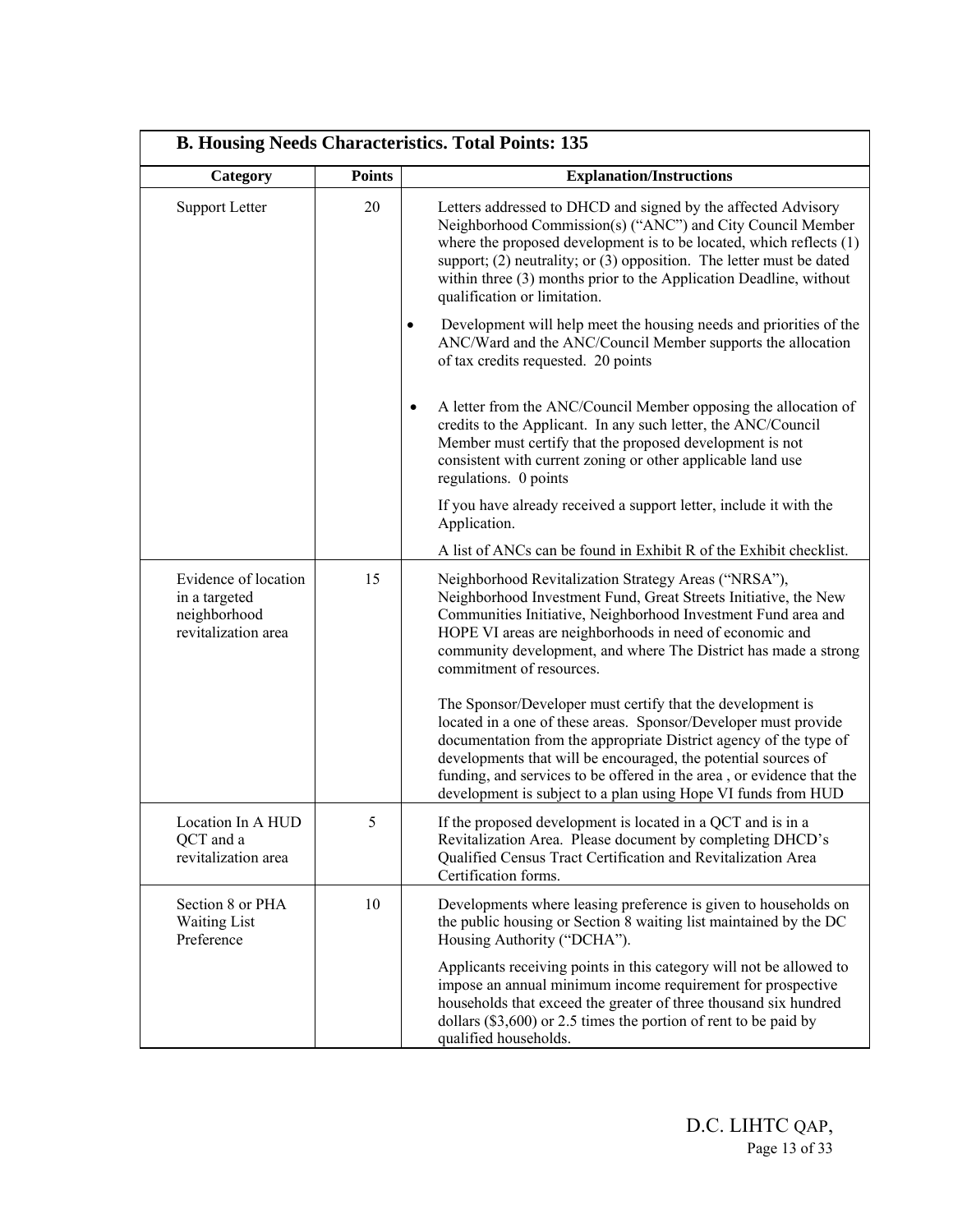| Evidence of<br><b>Subsidized Funding</b><br>Interest                   | Up to<br>20 | Documentation of any of the following: (i) firm financing<br>commitment(s) from the local government, local housing authority,<br>Federal Home Loan Bank affordable housing funds; (ii) a<br>commitment to donate land, buildings or tap fee waivers from the<br>DC government. The amount of such financing or dollar value of<br>District Government support will be divided by the total<br>development sources of funds and the proposed development<br>receives two (2) points for each percentage point up to a maximum<br>of forty (20) points.<br>Such commitment or obligation may contain conditions, but only<br>within the control of or based upon the performance of the |
|------------------------------------------------------------------------|-------------|----------------------------------------------------------------------------------------------------------------------------------------------------------------------------------------------------------------------------------------------------------------------------------------------------------------------------------------------------------------------------------------------------------------------------------------------------------------------------------------------------------------------------------------------------------------------------------------------------------------------------------------------------------------------------------------|
| <b>Existing HUD</b><br>Section 8 or<br>Section 236<br>Program          | 10          | borrower, not the local government.<br>The development is subject to HUD Section 8 or Section 236<br>programs at the time of Application, including program<br>participation. However, if the Applicant is the current owner or has<br>any common interests with the current owner, either directly or<br>indirectly, points will only be awarded if the Applicant waives all<br>rights to any Sponsor/Developer fee and any other fees associated<br>with the acquisition and rehabilitation (or rehabilitation only) of the<br>development. The preceding condition may be waived by DHCD<br>for good cause. Such waiver must be granted prior to Application<br>submission.         |
| Tax Abatement or<br>New Project-Based<br>Rental Subsidy<br>(HUD or RD) | 10          | 1. Meet the criteria to receive a real estate tax abatement on the increase<br>in the value of the development, or<br>2. Provide documentation of new project-based subsidy from HUD for<br>the greater of five $(5)$ units or ten percent $(10\%)$ of the units of the<br>proposed property.                                                                                                                                                                                                                                                                                                                                                                                          |
| Special Needs<br><b>Supportive Services</b>                            | 20          | The development provides services for individuals with special<br>needs. Services may include wrap-around services for activities of<br>daily living, substance abuse counseling, mentoring programs,<br>access to primary healthcare, educational programs, or job training<br>and search service. The service plan must be submitted with the<br>application. Points will be awarded based on how comprehensive,<br>feasible, and appropriate for the population the services are. Two<br>points will be given for each service for a total of 20 points                                                                                                                             |
| Special Needs<br>Housing                                               | Up to<br>10 | Points will be given for the percentage of units dedicated to seniors<br>or special needs consumers:<br>More than 30% of the units: 10 points<br>20% to 30% of the units: 8 points<br>10% to 19% of the units: 6 points<br>5% to 9% of the units: 4 Points<br>1% to 4% of the units: 2 Points                                                                                                                                                                                                                                                                                                                                                                                          |
| Census Tract with<br><10% Poverty Rate,<br>No Tax Credit Units         | 15          | The development is located in a census tract that has less than a ten<br>percent (10%) poverty rate (based upon Census Bureau data) with<br>no other tax credit units in such census tract.                                                                                                                                                                                                                                                                                                                                                                                                                                                                                            |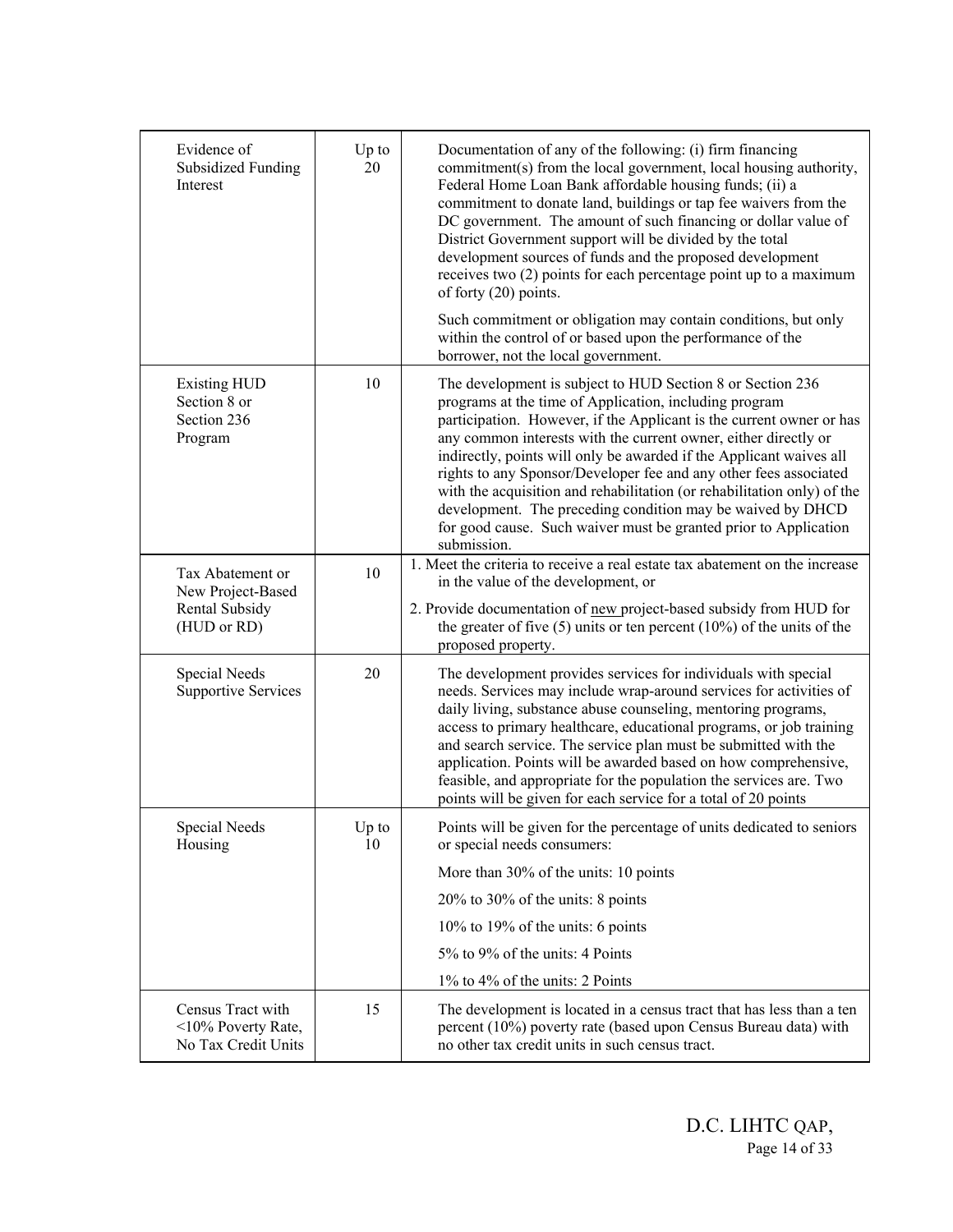| C. Development Characteristics. Total Points: 75                            |                |                                                                                                                                                                                                                                                                                                                                                                                                                                                                                                                                                                                                                  |
|-----------------------------------------------------------------------------|----------------|------------------------------------------------------------------------------------------------------------------------------------------------------------------------------------------------------------------------------------------------------------------------------------------------------------------------------------------------------------------------------------------------------------------------------------------------------------------------------------------------------------------------------------------------------------------------------------------------------------------|
| Category                                                                    | Points         | Explanation/Instructions                                                                                                                                                                                                                                                                                                                                                                                                                                                                                                                                                                                         |
| Developments with Less<br>Than 100 Low-Income<br>Housing Units              | $Up$ to<br>20  | Up to 20 points will be awarded for any development in<br>which the Applicant proposes to produce up to one hundred<br>(100) low-income housing units. At 80 percent or less of the<br>units, the Applicant can receive the total twenty (20) points;<br>however, for every unit over eight (80) percent of the units,<br>the score will be reduced 0.4 points. The Applicant will<br>receive zero (0) points for developments with one hundred<br>(100) or greater low-income housing units.                                                                                                                    |
| Affordable Housing<br>Preservation Projects                                 | 10             | 10 points will be award to developments that are a reuse or<br>rehabilitation of existing affordable housing.                                                                                                                                                                                                                                                                                                                                                                                                                                                                                                    |
| <b>Community Room</b>                                                       | 5              | The development has a community room with a minimum of<br>800 sq. ft. Points associated with this item are not allowed<br>unless the community room is physically located within the<br>boundaries of the development being submitted for credits.<br>The IRS has stated that common space (pool, meeting room,<br>community building, laundry room, etc.) located in one phase<br>may not be used by residents from another phase unless the<br>area is treated as commercial space. Therefore, the common<br>space must be subtracted from basis in order to be used by<br>households living in another phase. |
| High Speed Cable, DSL,<br>Wireless Internet                                 | $\overline{2}$ | Necessary infrastructure is provided in all units for high-<br>speed cable, DSL or wireless internet service                                                                                                                                                                                                                                                                                                                                                                                                                                                                                                     |
| Front-Control Ranges -<br><b>Elderly or Physically</b><br>Disabled          | 1              | If every unit in the development has a cooking range with<br>front controls                                                                                                                                                                                                                                                                                                                                                                                                                                                                                                                                      |
| Independent/Supplemental<br>Heat Source - Elderly or<br>Physically Disabled | 1              | If all full bathrooms in the development have an independent<br>or supplemental heat source                                                                                                                                                                                                                                                                                                                                                                                                                                                                                                                      |
| Two Eye Viewers -<br><b>Elderly or Physically</b><br>Disabled               | 1              | If every unit in the development has an entrance door with<br>two eye viewers, one at 42" and the other at standard height                                                                                                                                                                                                                                                                                                                                                                                                                                                                                       |
| Historic Rehab                                                              | 5              | Structure is listed individually in the National Register of<br>Historic Places or is located in a registered historic district<br>and certified by the Secretary of the Interior as being of<br>historical significance to the district, and the rehabilitation<br>will be completed in such a manner as to be eligible for<br>historic rehabilitation tax credits                                                                                                                                                                                                                                              |
| > 80% of Units Having 2<br>or More Bedrooms                                 | 15             | If greater than eighty percent $(80\%)$ of the units in the<br>property are two (2) or more bedrooms.                                                                                                                                                                                                                                                                                                                                                                                                                                                                                                            |
| % of Units With 3 or<br>More Bedrooms                                       | $Up$ to<br>15  | 0.75 points for each percent of the low-income units in the<br>development with three $(3)$ or more bedrooms, e.g. 0.75 x                                                                                                                                                                                                                                                                                                                                                                                                                                                                                        |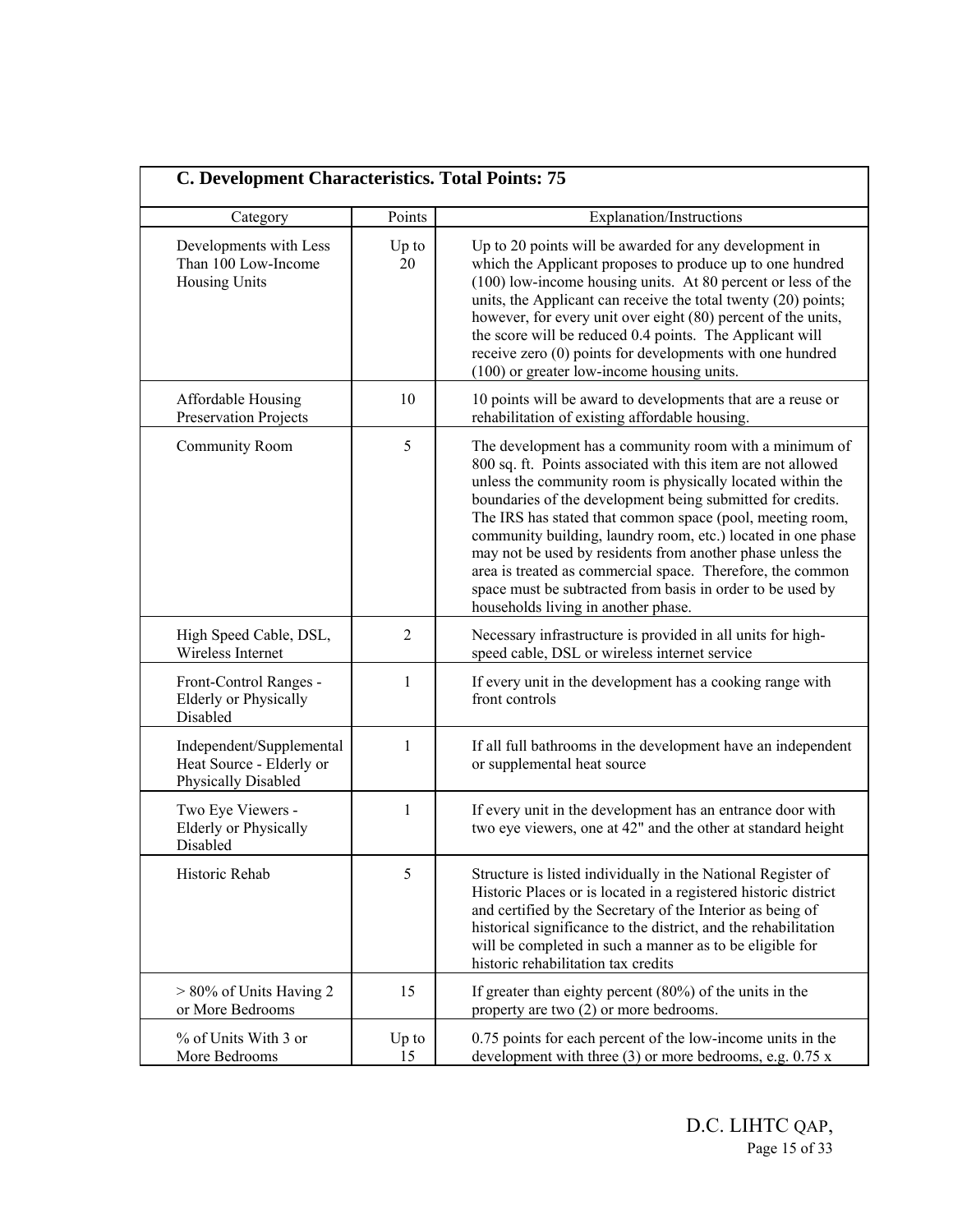|  | $.50/2 = 1$<br>DOINTS.<br>.<br>$- - - -$<br>. . <b>.</b> .<br>____ |
|--|--------------------------------------------------------------------|
|  |                                                                    |

 $\mathsf{\Gamma}$ 

|                                                                                                    |        | D. Development Characteristics – Accessibility. Total Points: 45                                                                                                                                                                                                                                                                                                                                                                                                                                                                    |
|----------------------------------------------------------------------------------------------------|--------|-------------------------------------------------------------------------------------------------------------------------------------------------------------------------------------------------------------------------------------------------------------------------------------------------------------------------------------------------------------------------------------------------------------------------------------------------------------------------------------------------------------------------------------|
| Category                                                                                           | Points | <b>Explanation/Instructions</b>                                                                                                                                                                                                                                                                                                                                                                                                                                                                                                     |
| Federal Project-<br><b>Based Rent</b><br>Subsidies or<br>Equivalent - Unit<br>Accessibility        | 20     | Any non-elderly development in which the greater of five (5) units<br>or ten percent $(10\%)$ of the units (i) provide federal project-based<br>rent subsidies or equivalent assistance in order to ensure occupancy<br>by extremely low-income persons; (ii) conform to HUD regulations<br>interpreting the accessibility requirements of Section 504 of the<br>Rehabilitation Act; and (iii) are actively marketed to people with<br>special needs in accordance with a plan submitted as part of the<br>Application for credits. |
| HUD's Housing<br>Choice Voucher<br>("HCV") Rent<br>Payment Standard -<br><b>Unit Accessibility</b> | 15     | Any non-elderly development in which the greater of five (5) units<br>or ten percent $(10\%)$ of the units (i) have rents within HUD's<br>Housing Choice Voucher ("HCV") payment standard; (ii) conform<br>to HUD regulations interpreting the accessibility requirements of<br>Section 504 of the Rehabilitation Act; and (iii) are actively<br>marketed to people with mobility impairments including HCV<br>holders in accordance with a plan submitted as part of the<br>Reservation Application.                               |
| $HUD$ 504<br>Accessibility – Four<br>Percent $(4%)$ of<br>Units                                    | 10     | Any non-elderly development in which four percent $(4%)$ of the<br>units (i) conform to HUD regulations interpreting the accessibility<br>requirements of Section 504 of the Rehabilitation Act and (ii) are<br>actively marketed to people with mobility impairments in<br>accordance with a plan submitted as part of the Reservation<br>Application.                                                                                                                                                                             |

| E. Sponsor Characteristics. Total Points: 45 |               |                                                                                                                                                                                                                                                                                                                                                                                                                                                                                                                 |  |  |
|----------------------------------------------|---------------|-----------------------------------------------------------------------------------------------------------------------------------------------------------------------------------------------------------------------------------------------------------------------------------------------------------------------------------------------------------------------------------------------------------------------------------------------------------------------------------------------------------------|--|--|
| Category                                     | Points        | Explanation/Instructions                                                                                                                                                                                                                                                                                                                                                                                                                                                                                        |  |  |
| Sponsor/Developer<br>Experience              | $Up$ to<br>20 | 10 points - Evidence attached with the PPC and IRS Form 8609 that<br>the principal or principals, as a group or individually, for the<br>proposed development have developed at least one tax credit<br>development that contains at least the number of housing units in<br>the proposed development (can include market units)                                                                                                                                                                                |  |  |
|                                              |               | 20 points - Evidence attached with the PPC and IRS Form 8609 that<br>the principal or principals, as a group or individually, for the<br>proposed development have developed, as controlling general<br>partner or managing member, (i) at least three tax credit<br>developments that contain at least 3x the number of housing units in<br>the proposed development or $(ii)$ at least six $(6)$ tax credit<br>developments that contain at least the number of housing units in<br>the proposed development. |  |  |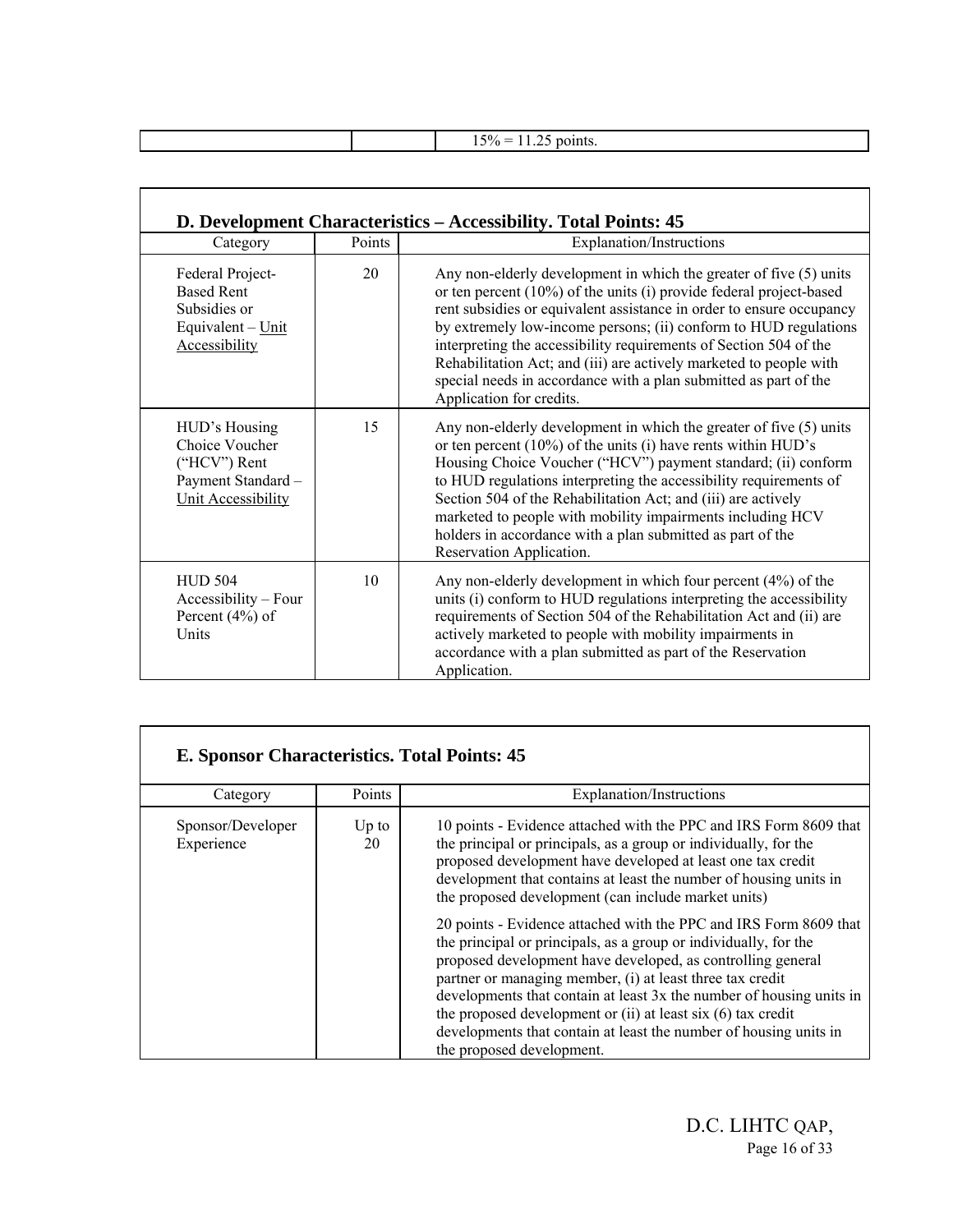| Management<br>Company<br>Experience                                                       | $Up$ to<br>20 | 10 points: Evidence that the management company has managed at<br>least one (1) tax credit development that contains at least the<br>number of housing units in the proposed development (can include<br>market units)                                                                                                                                                        |  |
|-------------------------------------------------------------------------------------------|---------------|-------------------------------------------------------------------------------------------------------------------------------------------------------------------------------------------------------------------------------------------------------------------------------------------------------------------------------------------------------------------------------|--|
|                                                                                           |               | 20 points: Evidence that the management company has managed (i)<br>at least three (3) tax credit developments that contain at least three<br>times $(3x)$ the number of housing units in the proposed<br>development or $(ii)$ at least six $(6)$ tax credit developments that<br>contain at least the number of housing units in the proposed<br>development.<br>(Exhibit N) |  |
| Fair Housing<br><b>Accessibility First</b><br>Certification by the<br>Architect of Record | 5             | Evidence that the proposed development's architect of record has<br>completed the Fair Housing Accessibility First program offered by<br>HUD or an equivalent organization. To document, submit the<br>Certificate of Completion, showing the certified individual's name,<br>along with the Architect's Certificate.                                                         |  |

| F. Efficient Use of Resources. Total Points: 75 |               |                                                                                                                                                                                                                                                                                                                                                                                                                                                                                                                                                                                                                                                                                                                                                   |
|-------------------------------------------------|---------------|---------------------------------------------------------------------------------------------------------------------------------------------------------------------------------------------------------------------------------------------------------------------------------------------------------------------------------------------------------------------------------------------------------------------------------------------------------------------------------------------------------------------------------------------------------------------------------------------------------------------------------------------------------------------------------------------------------------------------------------------------|
| Category                                        | Points        | Explanation/Instructions                                                                                                                                                                                                                                                                                                                                                                                                                                                                                                                                                                                                                                                                                                                          |
| Cost Per Unit                                   | $Up$ to<br>75 | Up to 75 points will be awarded based on the percentage by which<br>the cost per low-income housing unit type for a given property is<br>less than the highest per unit type cost. The cost per unit type for<br>the proposed property will be determined by dividing the total<br>development costs, as adjusted, by the total heated residential<br>square feet area. The cost calculation will exclude land cost, tap<br>fees and operating reserves. This cost per square foot will then be<br>multiplied by the average unit square footage for each unit type.<br>This average cost per unit type will then be used in the following<br>equation:<br>1 - Subject cost per Unit Type x % of Unit Type x 75 pts<br>Highest cost per Unit Type |

Г

 $\Gamma$ 

| G. Bonus Points. Total Points: 100                                               |               |                                                                                                                                                                                                                                                                 |  |  |
|----------------------------------------------------------------------------------|---------------|-----------------------------------------------------------------------------------------------------------------------------------------------------------------------------------------------------------------------------------------------------------------|--|--|
| Category                                                                         | Points        | Explanation/Instructions                                                                                                                                                                                                                                        |  |  |
| Units rent-<br>restricted at or<br>below $40\%$ of the<br>AMGI                   | $Up$ to<br>10 | For each percentage point of housing units in the proposed<br>development which are restricted to rents at or below forty percent<br>$(40\%)$ of the AMGI.                                                                                                      |  |  |
| Units that are both<br>rent and income<br>restricted and<br>occupancy-restricted | $Up$ to<br>20 | Commitment by the Applicant to impose income limits on the low-<br>income housing units throughout the extended use period (as<br>defined in the IRC) below those required by the IRC in order for<br>the development to be a qualified low-income development. |  |  |

٦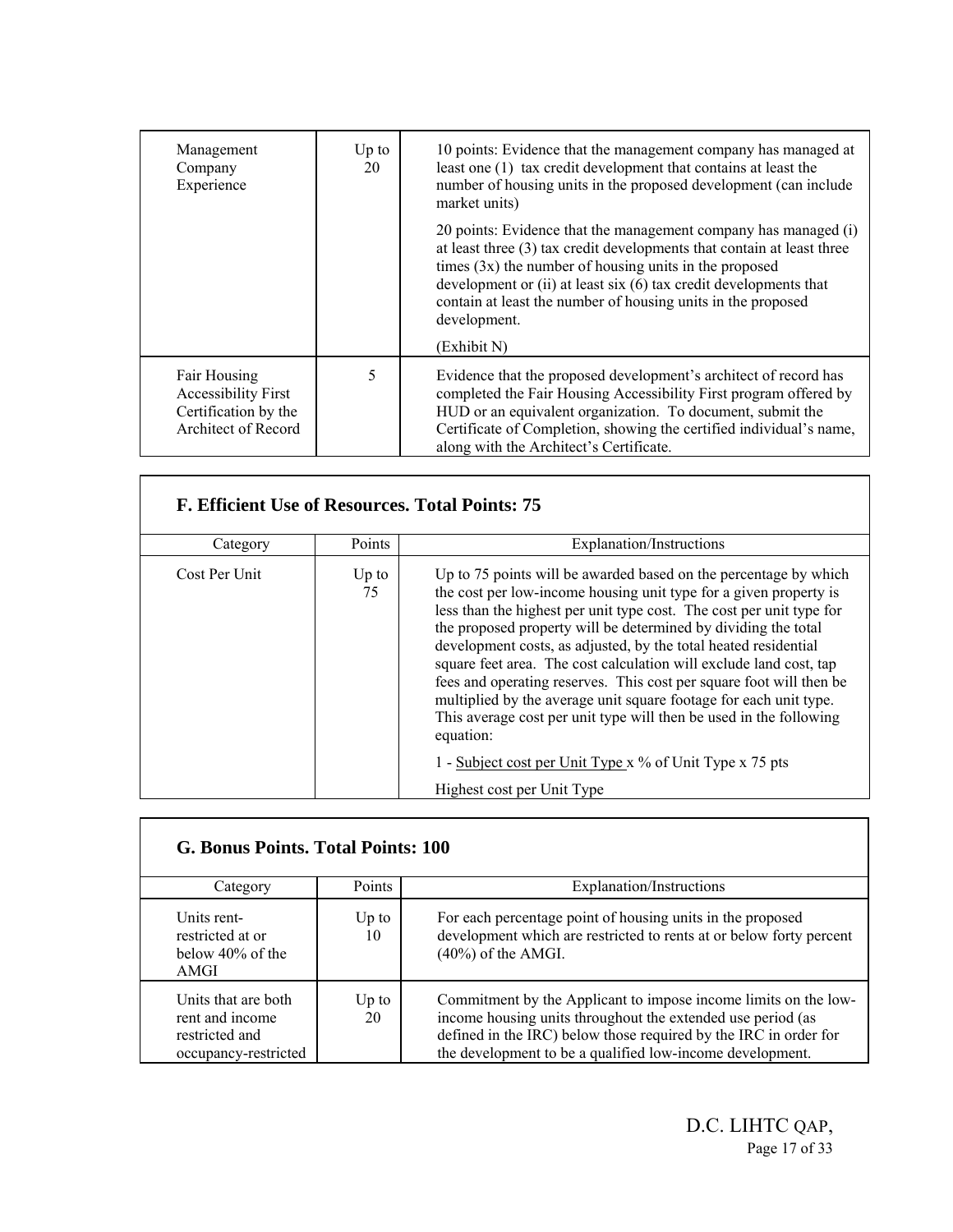| to households at or<br>below 50% of the<br><b>AMGI</b>                                                                        |               | Applicants receiving points under this fifty (50) point category may<br>not receive points in either of the following two point categories.<br>The product of $(i)$ twenty $(20)$ points multiplied by $(ii)$ the<br>percentage of housing units in the proposed development both rent-<br>restricted to and occupied by households at or below fifty percent<br>$(50\%)$ of the AMGI.                                                                                                                                                                                                                                                                                                                                                                                                                                                                                                              |
|-------------------------------------------------------------------------------------------------------------------------------|---------------|-----------------------------------------------------------------------------------------------------------------------------------------------------------------------------------------------------------------------------------------------------------------------------------------------------------------------------------------------------------------------------------------------------------------------------------------------------------------------------------------------------------------------------------------------------------------------------------------------------------------------------------------------------------------------------------------------------------------------------------------------------------------------------------------------------------------------------------------------------------------------------------------------------|
| Units that are rent-<br>restricted at or below<br>50% of the AMGI<br>and income-<br>restricted at or below<br>60% of the AMGI | $Up$ to<br>15 | The product of $(i)$ fifteen $(15)$ points multiplied by $(ii)$ the<br>percentage of housing units in the proposed development rent-<br>restricted at or below fifty percent (50%) of the AMGI.<br>Applicants receiving points in this twenty (20) point category may<br>not receive points under the above twenty (20) point category.                                                                                                                                                                                                                                                                                                                                                                                                                                                                                                                                                             |
| <b>Extended Use</b><br>Restriction                                                                                            | $15$ or<br>30 | • 15 points - Applications documenting that the owner will maintain<br>the low-income units in compliance for ten $(10)$ years over the<br>standard thirty (30) year extended use period (forty (40) years of<br>total compliance)<br>• 30 points - Applications documenting that the owner will maintain<br>the low-income units in compliance for twenty (20) years over the<br>standard thirty (30) year extended use period (fifty (50) years of<br>total compliance)<br>If points are requested for extended compliance, no points will be<br>awarded for a purchase option or right of first refusal.                                                                                                                                                                                                                                                                                         |
| Nonprofit or DCHA<br>Purchase Option                                                                                          | 25            | A recordable purchase option or right of first refusal to a qualified<br>nonprofit or the DC Housing Authority for the transfer of the<br>property at the end of the minimum fifteen (15) year compliance<br>period. The qualified nonprofit must have a minimum of ten<br>percent (10%) ownership in the general partnership for the full<br>fifteen (15) year compliance period to qualify for these points. The<br>acquisition price shall be limited to outstanding debt and exit taxes.<br>Points under this category are not available to Applicants receiving<br>points for extended compliance. If, during the document review<br>and scoring process, DHCD determines that the nonprofit is not a<br>qualified nonprofit or local housing authority, the Applicant may<br>submit a request to select one of the extended compliance options,<br>and DHCD may award the appropriate points. |

\*\*For purposes of determining scores in the below categories, percentages will be calculated using only tax credit units so as not to penalize mixed-income properties.

#### **UNDERWRITING**

Projects meeting threshold requirements that are rated and ranked against the selection criteria will also be evaluated to determine how much LIHTC is needed. DHCD will calculate the maximum LIHTC for which projects are eligible and the minimum required for feasibility and viability. In no event will more than One Million Dollars (\$1,000,000.00) of LIHTC be allocated to one (1) project.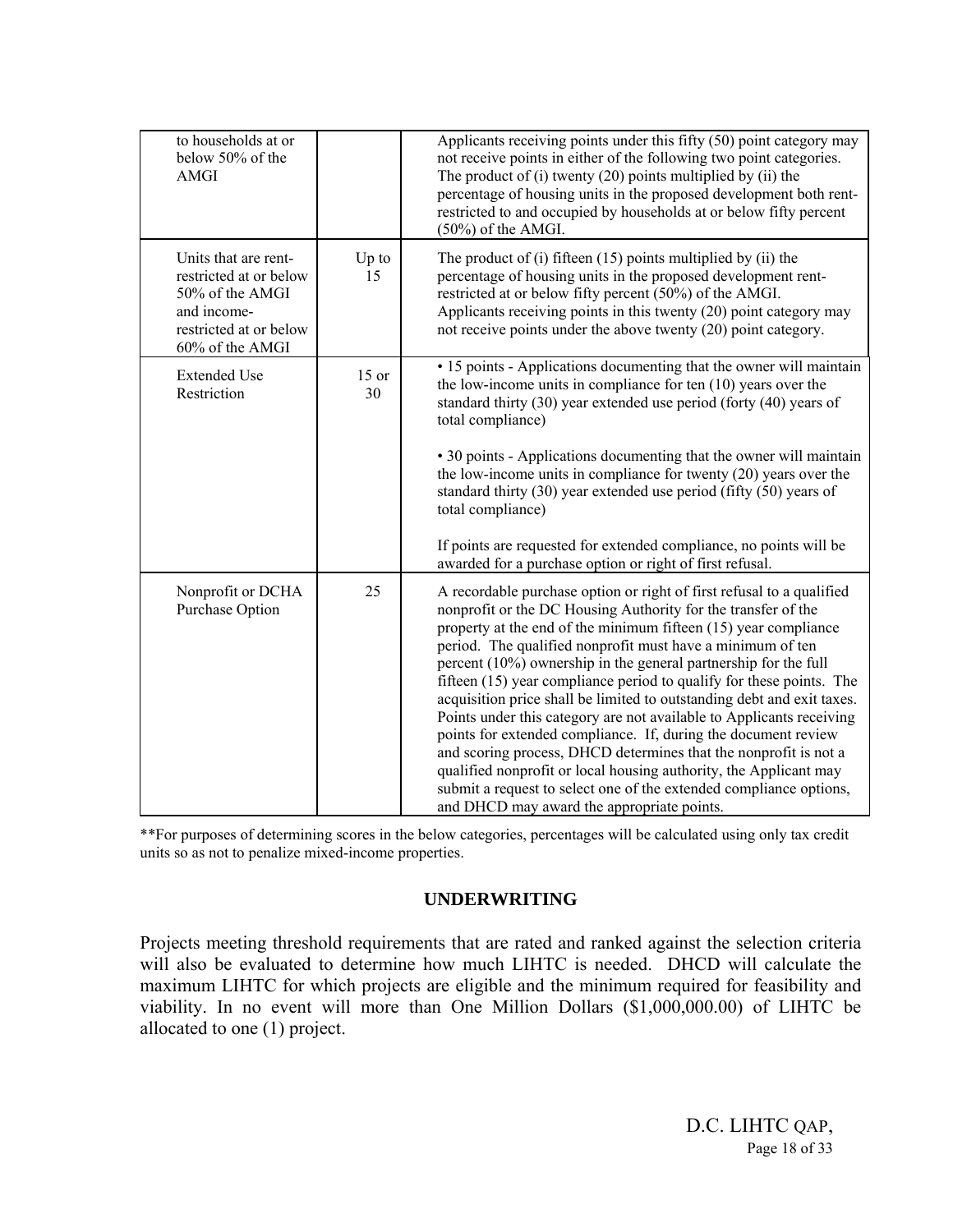Underwriting will be performed on a Project at three (3) stages: 1) prior to the time a reservation is awarded, 2) at Allocation Carryover, and 3) before an IRS Form 8609 is issued evidencing the allocation of LIHTC. Sponsor/Developers will be required to file an updated pro forma at each stage of the Tax Credit process. In addition, the Sponsor/Developer must supply the following information:

#### *Project Financial Information*

The Application requires the Sponsor/Developer to provide information regarding project loans, grants, equity contributions, the anticipated funds to be received from syndicators, equity partners or private funding sources for purchase of the Tax Credits, enterprise zone benefits, and any other type of financing or contributions that are relevant to the economic feasibility of the Project.

#### *Operating Reserves*

Projects are required to establish an operating reserve of between \$2,800 and \$3,400 per unit plus "must-pay" debt service payments. Such reserves must be maintained for five full years' commencing after the Project has reached stabilized occupancy. The Application will require the Sponsor/Developer to include a narrative explaining how the operating reserve will be established.

The requirement for an operating reserve may be satisfied if the Sponsor/Developer utilizes the operating reserve required by the Project lenders or investors provided the reserve is equal to or greater than the reserve required by this Section. The reserve may be funded using an irrevocable letter of credit, which may be released at the end of the five (5) year period described above.

*Replacement Reserves* - Projects are required to establish a replacement reserve account by making monthly deposits equal to two hundred dollars (\$200) per unit per year for new construction and three hundred dollars (\$300) per unit per year for rehabilitation projects. The Application requires a narrative explaining how the replacement reserve will be escrowed and used. The replacement reserve must be shown on the pro forma.

The requirement for the replacement reserve is a compliance issue and may be satisfied using the terms and conditions of the replacement reserve required by lenders or other funds financing the Project provided the reserve is equal to or greater than the reserve required by this Section.

Sponsor/Developers are required to submit to DHCD a verification that the terms and conditions of the replacement reserve required by lenders or other funds financing the Project has or will be satisfied at the time a building is placed in service.

#### *Limits on Sponsor/Developer and Builder Fee***s**

The Sponsor/Developer's fee is calculated as a percentage of Total Project Costs less the sum of the cost of land, Sponsor/Developer's fee, Sponsor/Developer's overhead and profit, consultant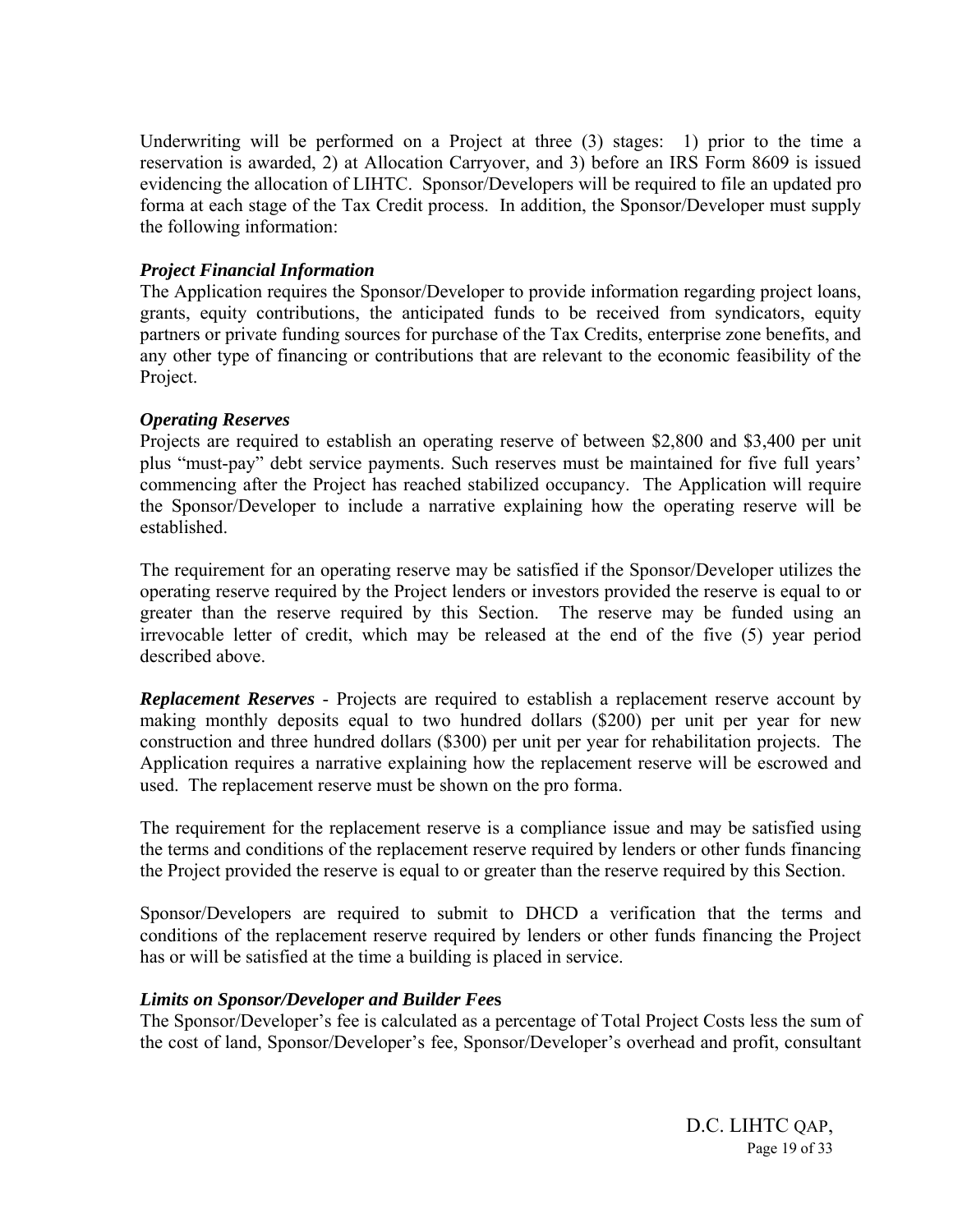fees and project reserves. Builder and general contractor fees will be limited to twelve percent (12%) of the Hard Construction Costs. The Sponsor/Developer fees will be limited as follows:

| <b>Type of Project</b>                                  | 1 to 100 | 101 units and |
|---------------------------------------------------------|----------|---------------|
|                                                         | units    | greater       |
| New Construction                                        | 15%      | 12%           |
| Acquisition/rehabilitation, adaptive reuse, or historic | 15%      | 12%           |
| preservation                                            |          |               |

If the Sponsor/Developer fee, consultant fee or builder fee limits are in excess of the limits imposed, DHCD will make the appropriate adjustments during the underwriting phase of the evaluation of the Application.

#### *Debt Service Coverage Ratio*

In order to receive a Tax Credit Reservation, Sponsor/Developers must present a Project that can service its debt. The Debt Service Coverage Ratio for each year must be shown on the pro forma cash flow statement. In order to satisfy this requirement, the Project's Debt Service Coverage Ratio for years two (2), three (3) and four (4) must exceed one point one percent (1.1%). The Sponsor/Developer must provide a narrative to justify any deviation.

#### *Annual Rent, Expense Trends and Vacancy Rates*

The Sponsor/Developer must assume and select the annual rent trend, expense trend and vacancy rate for underwriting the Project. The Sponsor/Developer also must provide a narrative justification for the election of the factors. In addition, the pro forma must reflect the Project's ability to maintain a positive cash flow for fifteen (15) years.

#### *Subsidy Layering Review*

For Projects that combine HUD housing assistance with four percent (4%) Tax Credits, HUD has delegated subsidy layering review to DCHFA to ensure that the Ownership Entity does not receive excessive government subsidies. HUD and DCHFA have entered into a Memorandum of Understanding ("MOU") governing the procedures that DCHFA must follow when undertaking the subsidy layering review.

DCHFA also will complete the subsidy layering review for applicable Projects after the Sponsor/Developer and HUD submit relevant documentation for review at carryover. This information includes the results of HUD's underwriting analysis, the Sponsor/Developer's proposed development costs, and information concerning any syndication of the Project. DCHFA will undertake the subsidy layering review for each Project after completion of HUD's and DHCD's underwriting, if applicable. HUD has established safe harbor and ceiling standards for specific project costs. When evaluating projects under HUD's guidelines, DCHFA may apply the safe harbor standards unless the Sponsor/Developer can show that projects meet certain criteria making them eligible for the increased ceiling standards. To be considered for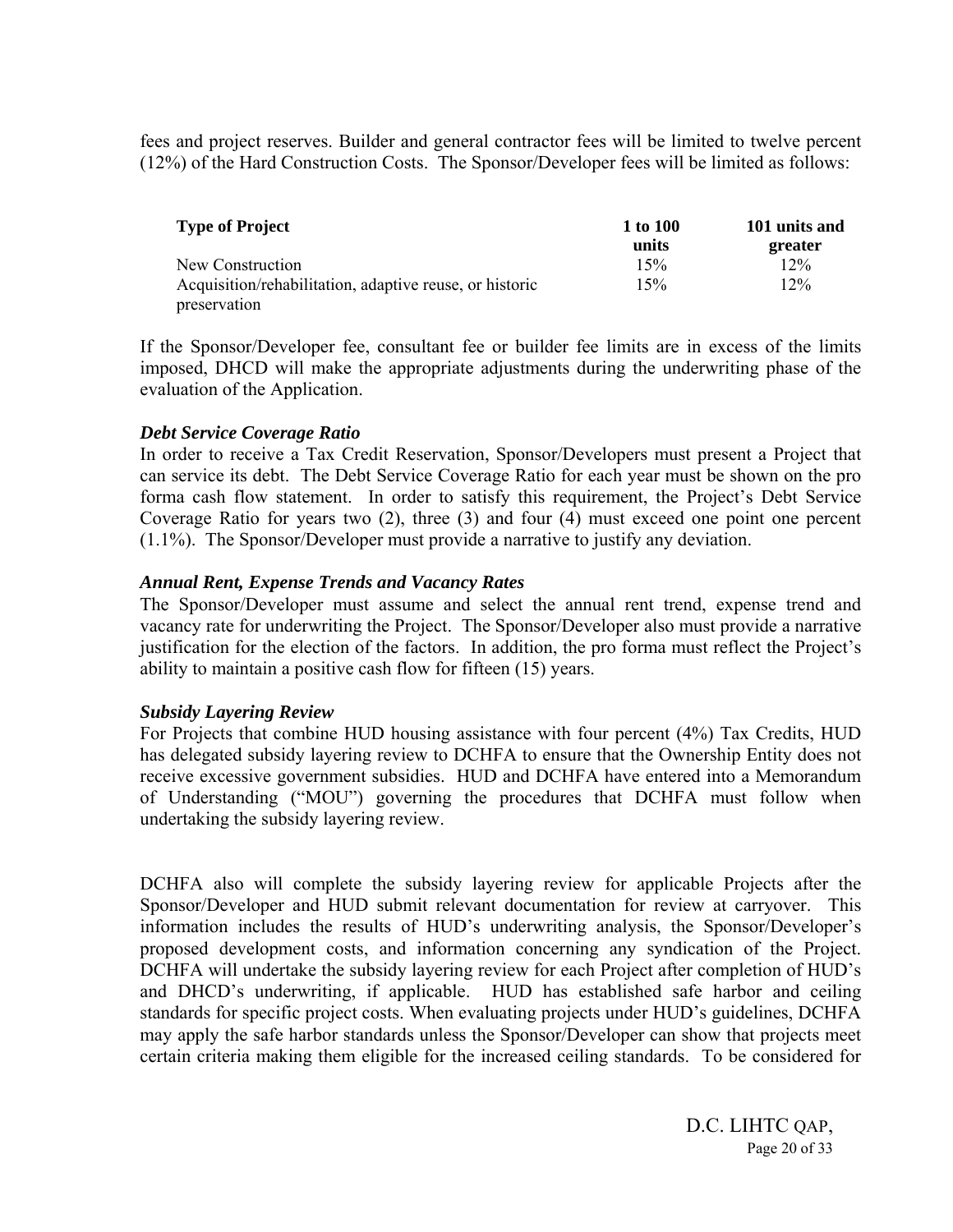the higher ceiling standards, projects must be either high risk or small developments (thirty (30) units or less)

DCHFA will complete a second subsidy layering review at the time the IRS Form 8609 is issued for the Project.

DHCD and DCHFA reserve the right, without amending this QAP, to amend the subsidy layering procedures as necessary to comply with changes in applicable Federal law or regulations, HUD guidelines or a MOU. HOME and CDBG funding when combined solely with Tax Credits do not trigger the subsidy layering review process.

#### *Unit Cost Cap*

The total development cost per unit must not exceed the HUD  $221(d)(3)$  high cost mortgage limits by bedroom size, which are outlined in an attachment to the Application. Projects receiving Federal historic rehabilitation tax credits will be allowed to deduct the residential portion of the historic tax credit from the project costs to allow for stricter rehabilitation standards. DHCD may, on a case-by-case basis, allow a Project receiving historic rehabilitation tax credits or participating in HUD's portfolio re-engineering program to exceed the unit cost cap.

Portfolio re-engineering projects should include a copy of the project's physical condition assessment to demonstrate the potential unit cost. However, total adjusted eligible basis (before qualified census tract adjustment) will be limited to the HUD  $221(d)(3)$  high cost mortgage limits in any case. Affordable Assisted Living Projects are allowed an exceptional per unit cost of one hundred and twenty percent (120%) of the HUD 221(d)(3) high cost mortgage limits. Tax-exempt bond projects funded under Section 3 are exempt from this Section.

#### *Underwriting Review*

*LIHTC Equity Projections* - DHCD will evaluate the reasonableness of the proposed syndication value of the LIHTC based on current market conditions. Evaluation of the market will be based on current syndication proposals and information on the status of funds from various national syndication firms.

*Special Target Areas* - Federal law permits jurisdictions to calculate and reserve a greater amount of LIHTC than traditionally permitted when calculated on the eligible basis for projects in certain areas. These areas are known as Qualified Census Tracts ("QCT") and Difficult Development Areas ("DDA"). QCT's are areas in which fifty percent (50%) of the population has incomes of less than sixty percent (60%) of the area median or which has a poverty rate of a least twenty five percent (25%). A listing of QCT's for the District is available from the HUD website (http://qct.huduser.org/tables/data\_request.odb. Difficult Development Areas ("DDA") are those areas designated by HUD because of high construction, land and utility costs relative to area median income. The eligible basis for projects in these areas may be increased by as much as thirty percent (30%). This higher LIHTC may be calculated and reserved where Federal law permits and where the feasibility analysis indicates the need for the additional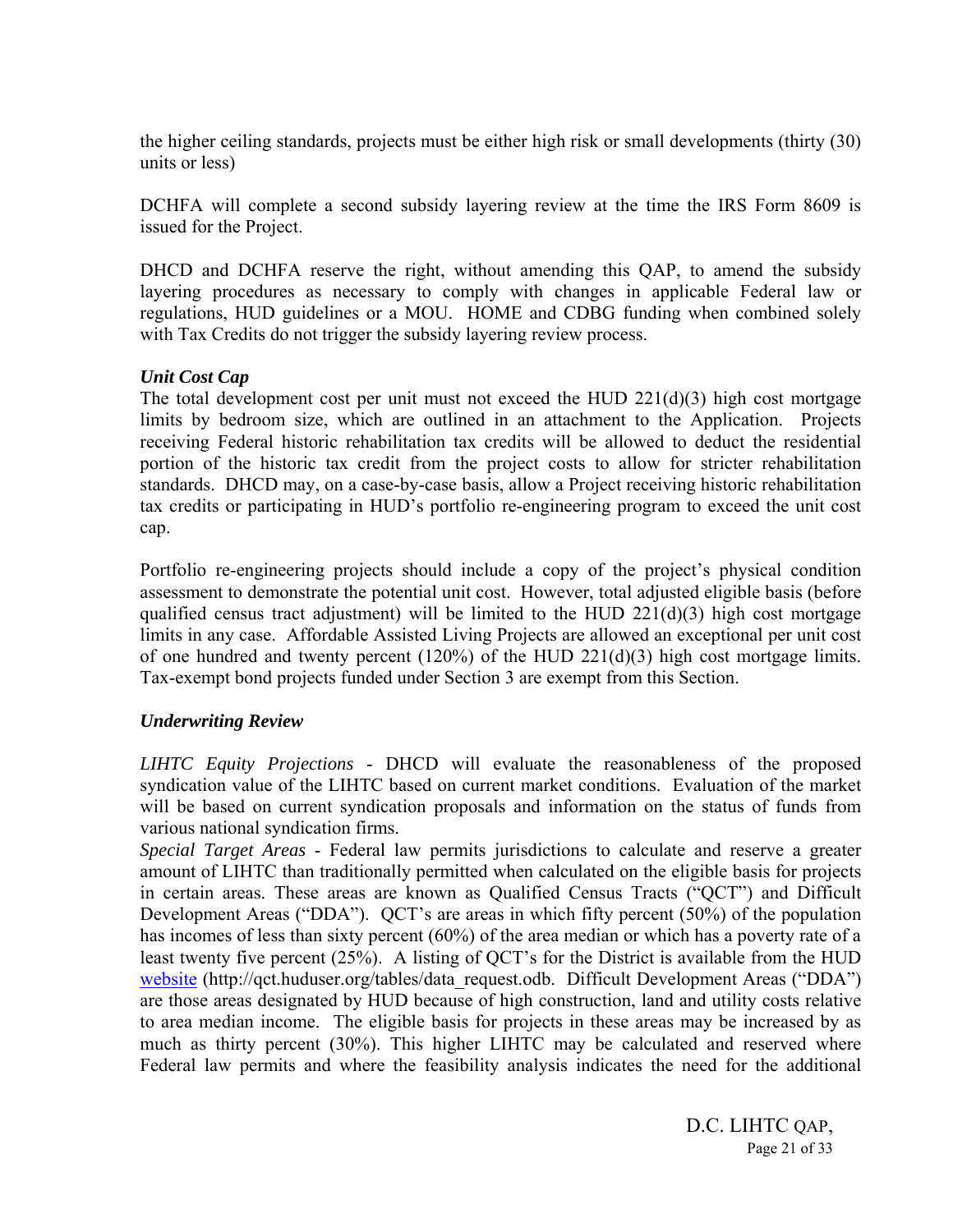#### LIHTC.

#### **RESERVATIONS**

The Reservation is a conditional commitment of LIHTC and, therefore, does not meet the definition of a binding allocation as stated in Section 42 of the IRC. Once the conditions of the Reservation Agreement have been met, the Sponsor/Developer will receive a binding allocation agreement that meets all requirements as set forth in Section 42 of the IRC. Reservations will be made based on DHCD's rating and ranking of the projects and the availability of resources. DHCD's Director will issue reservation of LIHTC Letters to the highest rated applicants.

#### *Surplus Reservations*

In the event that the supply of LIHTC, in a given year, exceeds the demand in the initial round, those Surplus Credits may, at the sole discretion of the Director, be reserved in the following order of priority, without the need for an advertised competitive round.

(1) To a Director's Special Initiatives program for stimulating development in any targeted area;

(2) To a project(s) that received a reservation from a prior year LIHTC, that has sufficient eligible basis to qualify for additional credit and that needs additional credit in order to complete the project's funding in a manner that creates financial feasibility and economic vitality;

(3) For projects that are in a high state of readiness and have sufficient eligible basis and the project needs LIHTC in order to complete the project's funding in a manner that creates financial feasibility and economic vitality;

(4) For projects that have sufficient eligible basis and the project is located in a strategic development zone as defined in the GPM and the project needs LIHTC's in order to complete the project's funding in a manner that creates financial feasibility and economic vitality.

#### *Forward Reservation*

Under certain conditions, a project may be eligible to receive a Reservation of LIHTC from the District's Per-Capita Credit ceiling for future years (known as a Forward Reservation). To receive a Forward Reservation, project Sponsor/Developer must agree to comply with all conditions imposed by DHCD and the IRS. The following types of projects may receive Forward Reservations from future years' LIHTCs.

• *Projects Unable to Meet Deadlines* - A project(s) that has already received Reservations and is not able to meet time schedules of the Reservation, and such project(s) may be deemed by the Director to be essential to DHCD's strategic plan or mission. In this event the previous Reservation may be voided and, at the sole discretion of the Director, a Reservation from future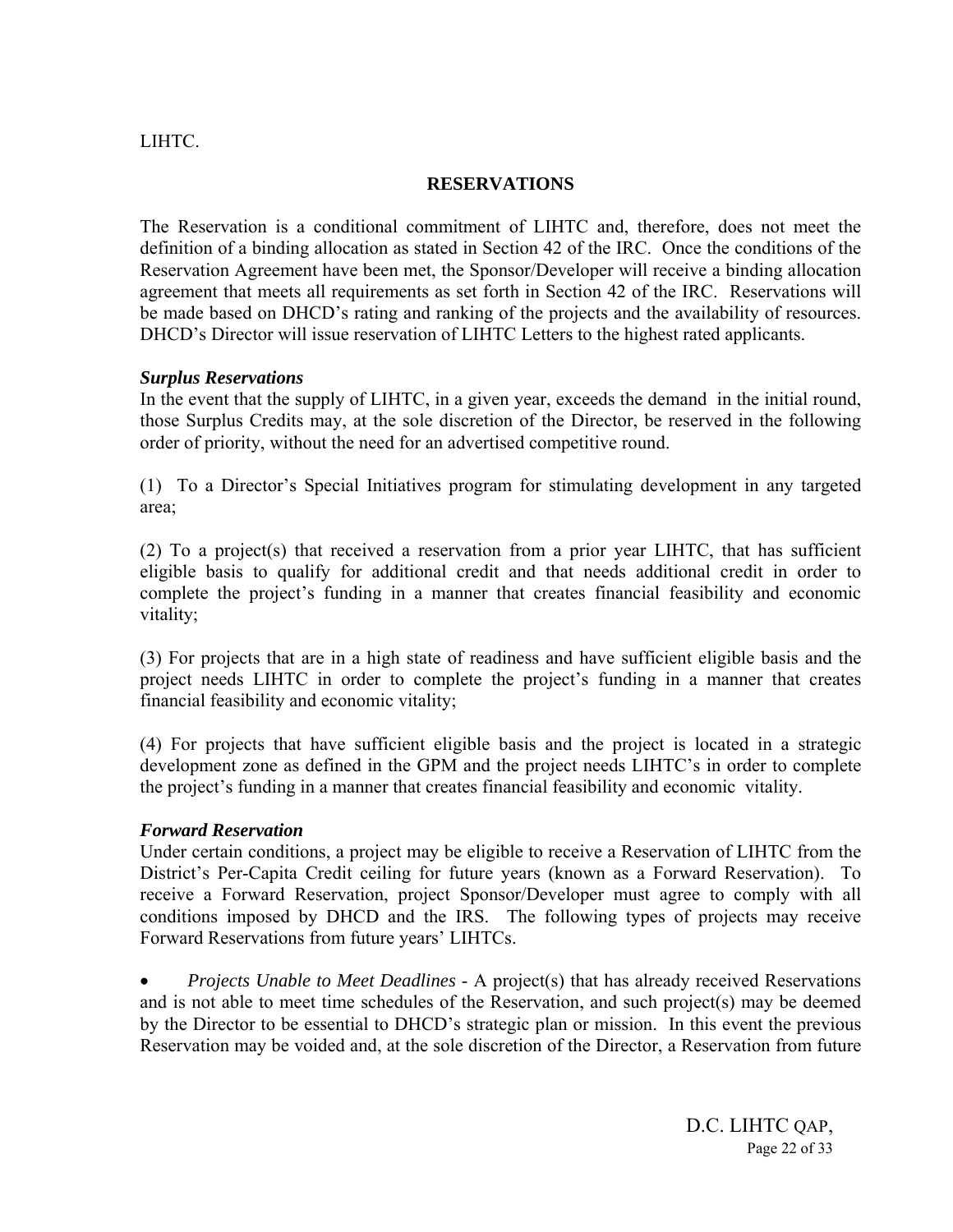years may be substituted for the LIHTC reserved under the voided Reservation.

• *Insufficient LIHTC* - A Forward Reservation may be approved for a project that ranked high enough in a round of competition for an award, but for which there is insufficient remaining LIHTC's that can be allocated in the current year.

• *Multiple Year Reservations* - Where projects require more than Four Hundred Thousand Dollars (\$400,000) of annual LIHTC and/or reservations would be more appropriately staged over two or more years, DHCD may agree to reserve, subject to availability, LIHTCs from a future year(s). DHCD will determine if the benefits to the District are sufficient to warrant the issuance of a Forward Reservation. In most cases this determination will rely most heavily on the following factors: (1) whether the Sponsor/Developer request for LIHTC is large enough to eliminate the availability of LIHTC to other competitive applicants, and (2) if the scope of the rehabilitation or construction is such that it is unlikely that the entire project can be "placed in service" within the time constraints imposed under the IRC.

#### **ALLOCATIONS**

Sponsors/Developers who meet the requirements of the Reservation Agreement shall receive binding allocation agreements that meet all qualifications required under Section 42 of the IRC. To qualify for a Carryover-Allocation, Sponsor/Developer must incur more than ten percent (10%) of the reasonably anticipated basis by the close of the calendar year in which the allocation is made and then place the project in service no later than the end of the second year following the date of the binding allocation. Failure to meet these requirements will result in the loss of the LIHTC for the project.

Reservation Agreements will identify a date certain by which Sponsor/Developer must certify that projects have been placed in service or, at a minimum, that more than ten percent (10%) of the reasonably anticipated basis has been incurred. If Sponsor/Developer has not met either of these requirements, the Reservation may be cancelled. Any LIHTC available from cancelled reservations will be awarded to other projects or carried forward in the District's unallocated pool.

#### *Carryover Allocation Evaluation*

Sponsors/Developers who have received a LIHTC reservation and have incurred more than ten percent (10%) of the reasonably anticipated basis must submit an application for a Carryover Allocation from DHCD. To issue the Carryover Allocation, DHCD must receive documentation and certification concerning the costs incurred as well as evidence that all application and reservation fees have been paid. Sponsors/Developers must submit a certification from a third party attorney or certified public accountant that includes an itemization of the project's reasonably expected basis and the costs incurred. The application must include evidence that the restrictive covenant has been recorded and, the application must be accompanied by a check for the allocation fee.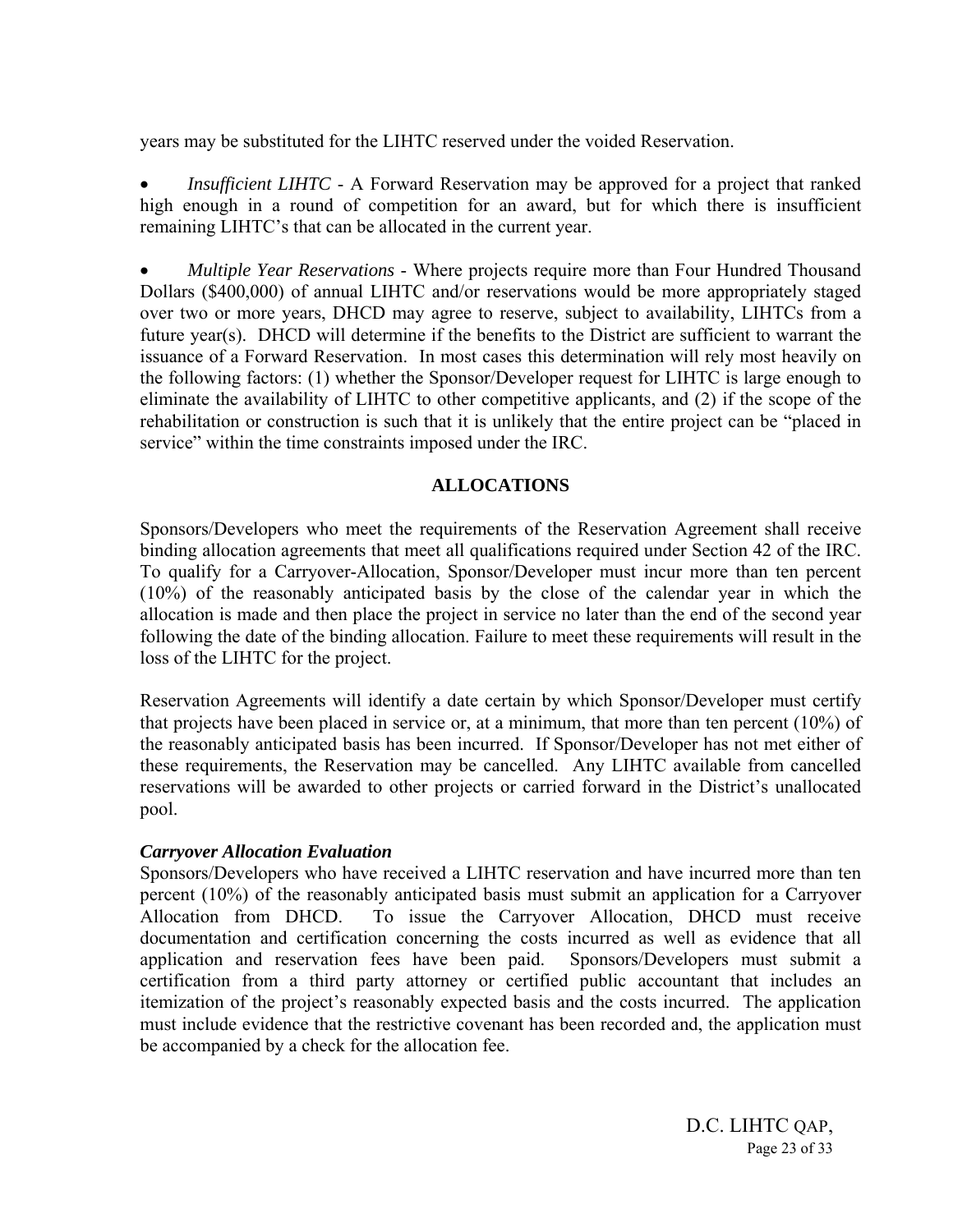#### *Placed-in-Service Evaluation*

At the time buildings are placed in service, DHCD will complete a final evaluation of the project to determine the amount of LIHTC needed to make the development feasible. Only the amount needed for financial feasibility and economic viability will be awarded. Any additional LIHTC previously allocated to projects, above and beyond this amount, will be recaptured.

Before IRS Form 8609 is issued, DHCD must receive, review and approve the documentation specified below.

1. *Revised Application* **–** An updated application adjusting the development budget to the sources and uses reflected on the cost certification and incorporating all changes in the development team and management group.

2. *Date Project Placed in Service* - Occupancy permits and licenses or other evidence of completion satisfactory to DHCD for each building within the project.

3. *Cost Certification* - A cost certification prepared by the Sponsor/Developer's accountant detailing the total sources and uses of funds. (For projects insured by the Federal Housing Administration ("FHA"), the Federal cost certification may be substituted if it includes the total sources and uses of funds for the project.)

4. *Eligible Basis* - A statement of the computation of the Project's development costs that qualify as eligible cost per IRC Section 42.

5. *Limited Partnership Agreement* - A copy of the executed limited partnership agreement including all attachments and exhibits executed by all parties to the agreement.

6. *Extended Use Covenant* - A copy of the document that extends and restricts the use of the property with evidence that it has been legally recorded.

7. *Allocation Fee* - The appropriate Allocation fee as described above.

#### **MONITORING FOR COMPLIANCE**

DHCD will monitor each project to make sure that owners comply with all Federal and District LIHTC provisions. The compliance period is for fifteen (15) years beginning with the first  $(1<sup>st</sup>)$ taxable year of the building's credit period and is extended over a concurrent thirty (30) year period by the restrictive covenant for a total of thirty (30) years. Monitoring procedures have been established by DHCD which include provisions for record-keeping and retention, certification, review, inspection; and notification of non-compliance. These procedures are provided in detail in the DHCD LIHTC Compliance Manual ("CM").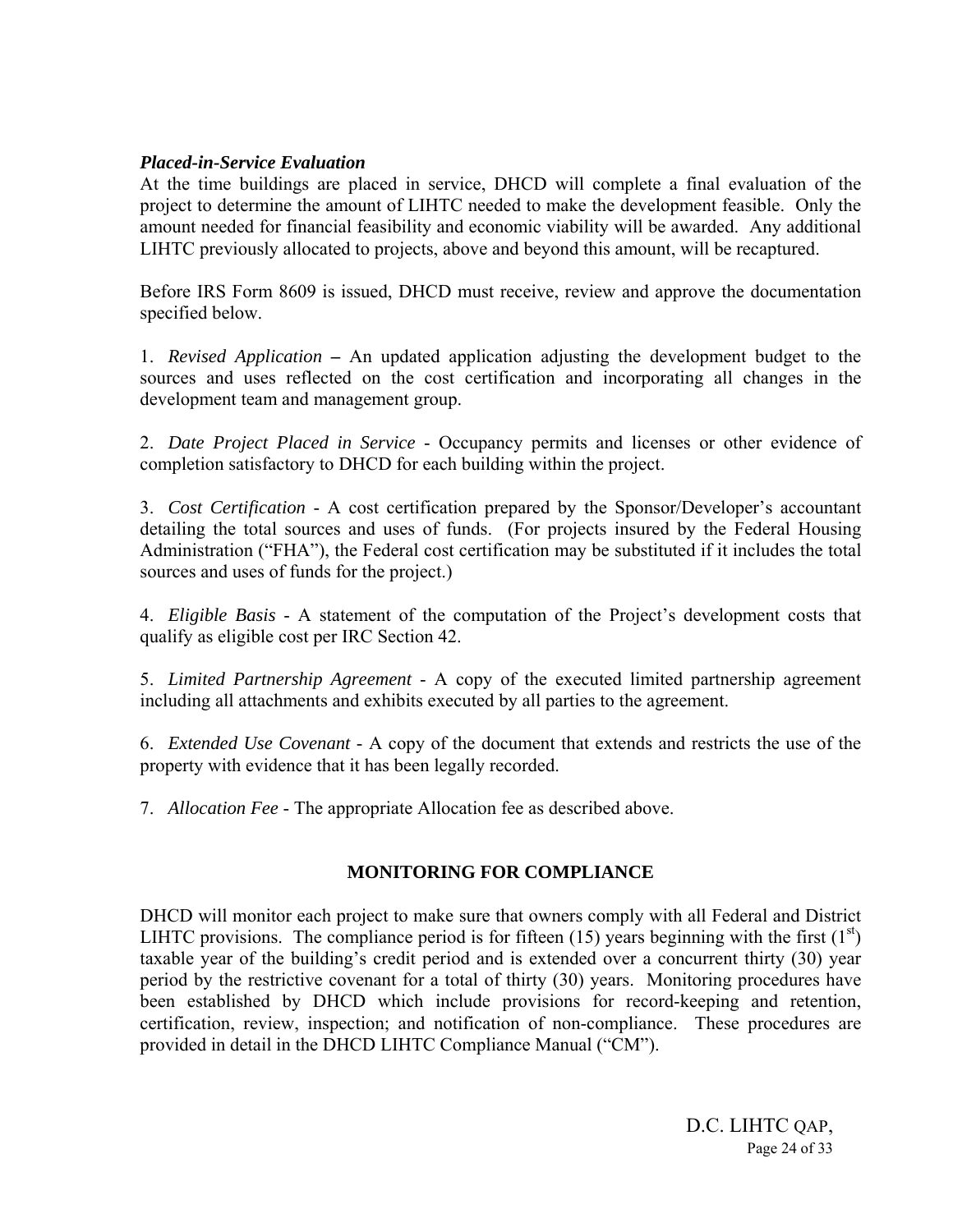#### *Record Keeping and Retention*

For each qualified low income building in the project, Owners must maintain records that provide specific information for each year of the compliance period. The failure to maintain these records or otherwise comply with the requirements as set forth in the CM may result in the issuance of IRS Form 8823 and the eventual recapture of Tax Credits. All applicants are urged to review the CM and to require that project property managers have a thorough knowledge of the requirements under the IRC and the CM. All Owners must certify that the project will be able to send and receive data electronically and must provide and maintain a current electronic address.

#### *Notification of Noncompliance*

DHCD will promptly notify project owners in writing in the event that its monitoring reveals that the project is in non-compliance. This notice will provide a cure period of up to ninety (90) days from the date of the notice during which time the owner must bring the project into compliance. Failure to cure a condition of noncompliance may result in recapture of the LIHTC. All incidents of noncompliance must be reported to the IRS on IRS Form 8823 notwithstanding the resolution of compliance issues. For good cause, DHCD may grant an extension of the cure period for up to an additional six (6) months.

#### **DEFINITIONS**

The following capitalized terms shall have the meanings set forth herein unless context clearly requires a different meaning.

1. **Accessibility**: Buildings used by the public, accessible to, and functional for, the physically handicapped, to go through and within their doors, without loss of function, space, or facility where the public is concerned.

2. **Accessible Route**: A continuous unobstructed path connecting all accessible elements and spaces in a building or facility that can be negotiated by a severely disabled person using a wheelchair and that is also safe for and usable by people with other disabilities. **Interior Accessible Routes** may include corridors, floors, ramps, elevators, lifts, and clear floor space at fixtures. **Exterior Accessible Routes** may include parking, access aisles, curb ramps, walks, ramps and lifts.

3. **Affiliate**: A corporation, partnership, joint venture, limited liability company, trust, estate, association, cooperative or other organization or entity of any nature whatsoever that directly, or indirectly through one or more intermediaries, Controls, is Controlled by, or is under common Control with any other person, and specifically shall include parent companies or subsidiaries.

4. **Applicable Fraction**: The fraction used to determine the Qualified Basis of the qualified low-income building, which is the smaller of the unit fraction or the floor space fraction, as defined more fully in IRC Section 42(c)(1).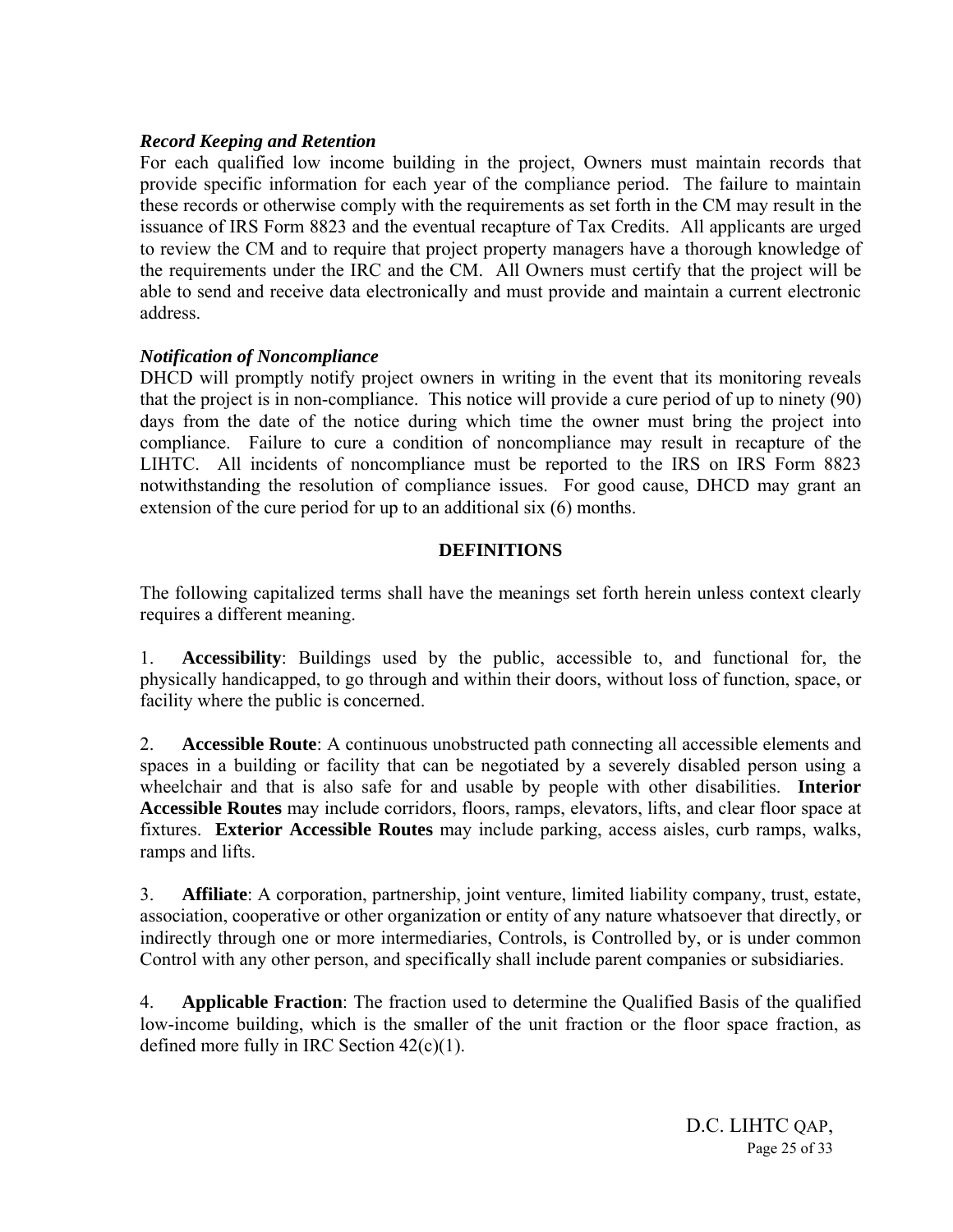5. **Applicable Percentage**: The percentage multiplied by the Project's Qualified Basis to determine the annual Tax Credit available to the Ownership Entity for each year of the Tax Credit Period and as more fully described in IRC Section 42(b).

6. **Application or Application Package**: Those forms and instructions prepared by DHCD to make a determination to allocate Tax Credits. Sponsor/Developers are required to use the forms contained in the Application Package. The Application must include all information required by the QAP and as may be subsequently required by DHCD.

7. **Area Median Gross Income (AMGI)**: The most current tenant income requirements published by HUD pursuant to the qualified Low-Income Housing Project requirements of IRC Section  $42(g)$ .

8. **Builder General Requirements**: Items, which will vary due to Project type, location and site conditions. This category generally includes but is not limited to supervision, job site engineering, job office expenses including clerical wages, whether on site or off site, (if for the Project,) temporary buildings, tool sheds, shops and toilets, temporary heat, water, light and power for construction, temporary walkways, fences, roads, siding and docking facilities, sidewalk and street rental, construction equipment rental (not in individual trade item costs,) clean-up and disposal of construction debris, medical and first aid supplies and temporary facilities, watchman's wages, security cost and theft and vandalism insurance signage or other barriers.

9. **Builder Overhead**: The cost of continuing operations of a building construction firm.

10. **Builder Profit**: The return anticipated for providing building construction services under competitive conditions taking into consideration on-site construction time, work performed by the builder, number of subcontractors and extent of subcontract work and risk and responsibility.

11. **Carryover Agreement and Allocation and Ownership Entity's election statement:** An allocation of current year Tax Credit Reservations by DHCD pursuant to IRC Section 42(h)(1)(E) and Treasury Regulations Sections 1.42-6 and the Carryover Agreement and Carryover Application filed by an Owner Entity.

12. **Code or IRC**: The Internal Revenue Code of 1986 as amended together with any applicable regulations, rules, rulings, revenue procedures, information statements or other official pronouncements issued there under by the United States Department of the Treasury or the Internal Revenue Service relating to the Low-Income Housing Tax Credit Program authorized by IRC Section 42. These documents are incorporated in the QAP by reference. A copy of the Internal Revenue Code and Treasury regulations and related information relating to this program are found in the District of Columbia Public Library and are available for review by the public.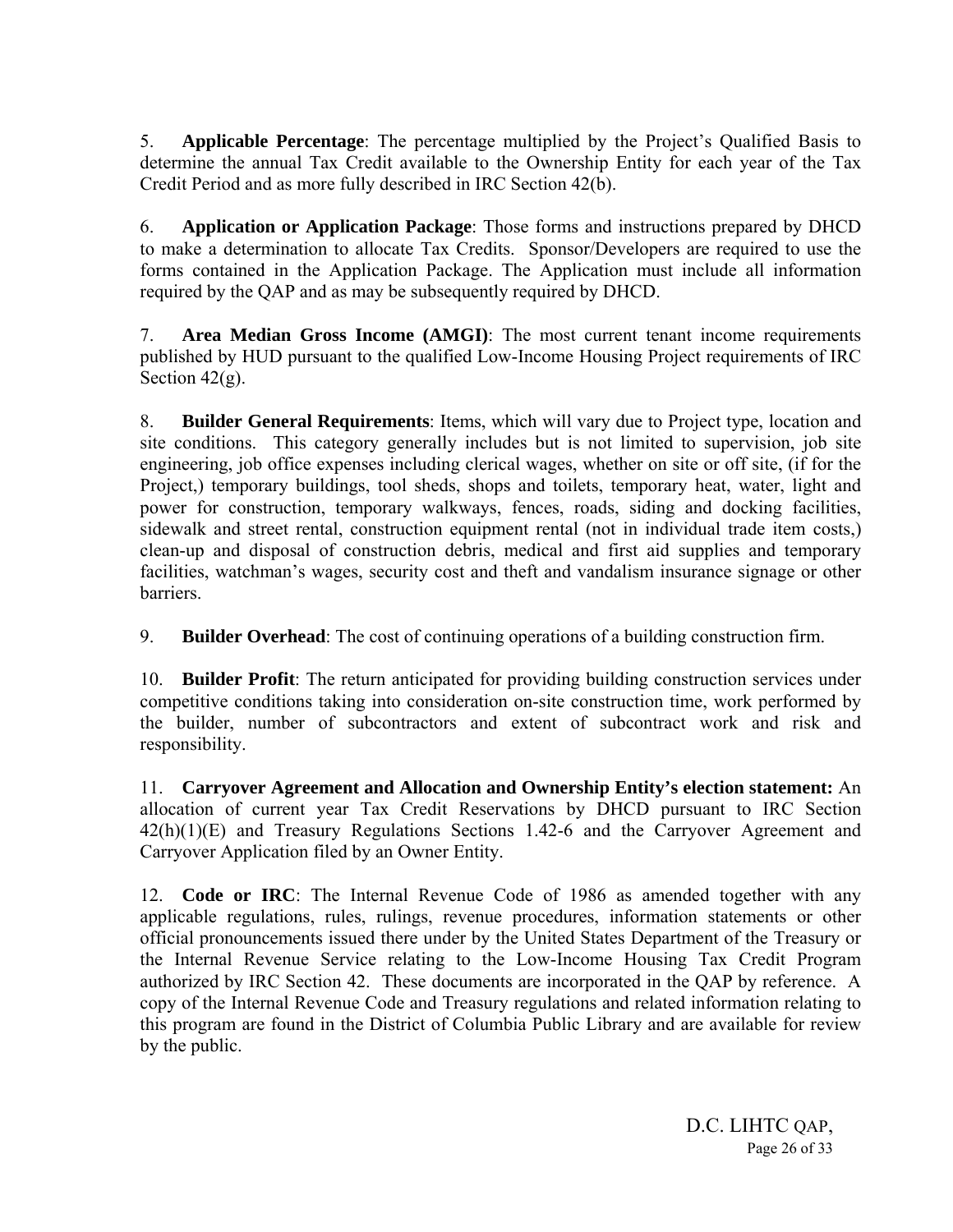13. **Compliance Period (**as defined in IRC Section 42(i)(1) as amended to January 1, 1986,): With respect to any building, the period of fifteen (15) consecutive taxable years beginning with the first taxable year of the Tax Credit Period in addition to a concurrent thirty (30) year extended use period.

14. **Consultant**: A professional who provides expert advice in a particular area of knowledge.

15. **Consultant Fee**: The charge for services rendered and cost incurred by a Consultant. No entity having an identity of interest with the Sponsor/Developer may earn an additional fee for providing services that would otherwise be provided by the Sponsor/Developer. Consultant efforts must be directed exclusively towards serving the specific Project being proposed.

16. **Control** (including the terms Controlling, Controlled by, under common Control with, or some variation or combination of all three): The possession, directly or indirectly, of the power to direct or cause the direction of the management and policies of any Person or Affiliate thereof, whether through the ownership of voting securities, by contract or otherwise, including specifically ownership of more than fifty percent (50%) of the general partner interest in a limited partnership, or designation as a managing general partner or the managing member of a limited liability company.

17. **Debt Service Coverage Ratio**: The ratio of a property's net operating income (rental income less operating expenses and reserve payments) to foreclosable, currently amortizing debt service obligations.

#### **18. Developer or Sponsor/Developer**:

The party acting as agent for the eventual owner or taxpayer benefiting from an award of a Tax Credit Reservation

That party and any of its successors in interest that will be bound by the representations made in the Application or documents executed in applying for or accepting the allocation of LIHTC.

That party or its successors that shall be obligated to carry out the commitments made to DHCD by the Sponsor on its own behalf or on behalf of other Persons or Affiliates.

19. **Developer's Equity or Sponsor/Developer's Equity**: The Sponsor/Developer's contributions of cash and land, but does not include Sponsor/Developer's Fee or Syndication proceeds. Sponsor/Developer's Equity will only be considered if the equity remains in the Project throughout the Compliance Period and not taken out from surplus cash flow, cash flow notes, mortgages, or any other method.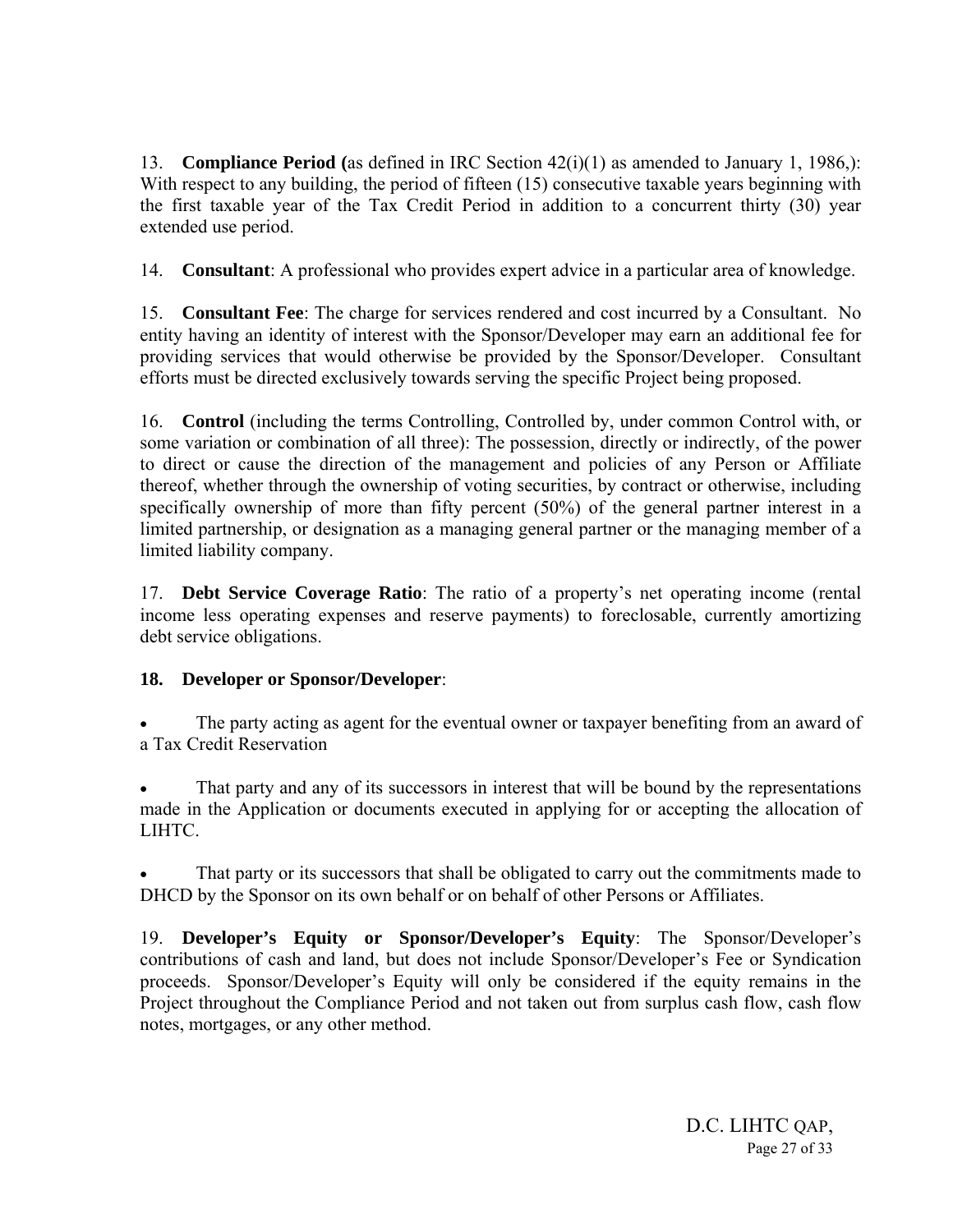20. **Difficult Development Area**: Any area that is so designated by the Secretary of HUD as an area that has high construction, land, and utility costs relative to area median family income.

21. **Eligible Basis**: With respect to a building within a Project, the building's Eligible Basis at the close of the first taxable year of the Tax Credit Period and as further defined in IRC Section 42(d).

22. **Enterprise Community** is as defined by HUD.

23. **Evaluator**: Member(s) of DHCD Staff, temporary staff hired to evaluate the Tax Credit Applications, or staff from other District of Columbia agencies.

24. **Forward Funding** shall have the same meaning as described in IRC Section  $42(b)(2)(A)(ii)(I)$  and  $42(h)(1)(C)$ .

25. **Frail Older Person**: An Older Person requiring assistance with three or more activities of daily living. Also, see **Tenants with Special Housing Needs** in this Glossary.

26. **Hard Construction Costs**: Site improvements or work, New construction, Accessory buildings, Garages, General Requirements, Trade Items (Building materials), Construction contingency, Builder's overhead, Builder's Profit, Bond Premium, Other Fees, Architect's and Engineering Fees—Design, Architect's and Engineering Fees—Supervisory, Rehabilitation.

27. **High Risk**: Projects that involve adaptive re-use or require extraordinarily challenging substantial rehabilitation or provide more than fifty percent (50%) of units for tenants with annual income of fifty percent (50%) or less of the area median.

28. **Housing Credit Agency**: District of Columbia Department of Housing and Community Development ("DHCD"). Pursuant to Mayor's Order 87-72, DHCD is charged with the responsibility of allocating Tax Credits pursuant to IRC Section 42(h)(8)(A).

29. **Housing Projects for Older Persons** shall have the same meaning as described in 42 U.S.C. Section 3607(b)(2).

30. **HUD**: The United States Department of Housing and Urban Development, or its successor.

31. **Identity of Interest**: A financial, familial or business relationship that permits less than an arm's length transactions. No matter how many transactions are made subsequently between persons, corporations, or trusts Controlled by the Ownership Entity/Sponsor/Developer, these subsequent transactions shall not be considered "arm's-length". Identity of interest includes but is not limited to the following: the existence of a reimbursement program or exchange of funds; common financial interests; common officers, directors or stockholders; family relationships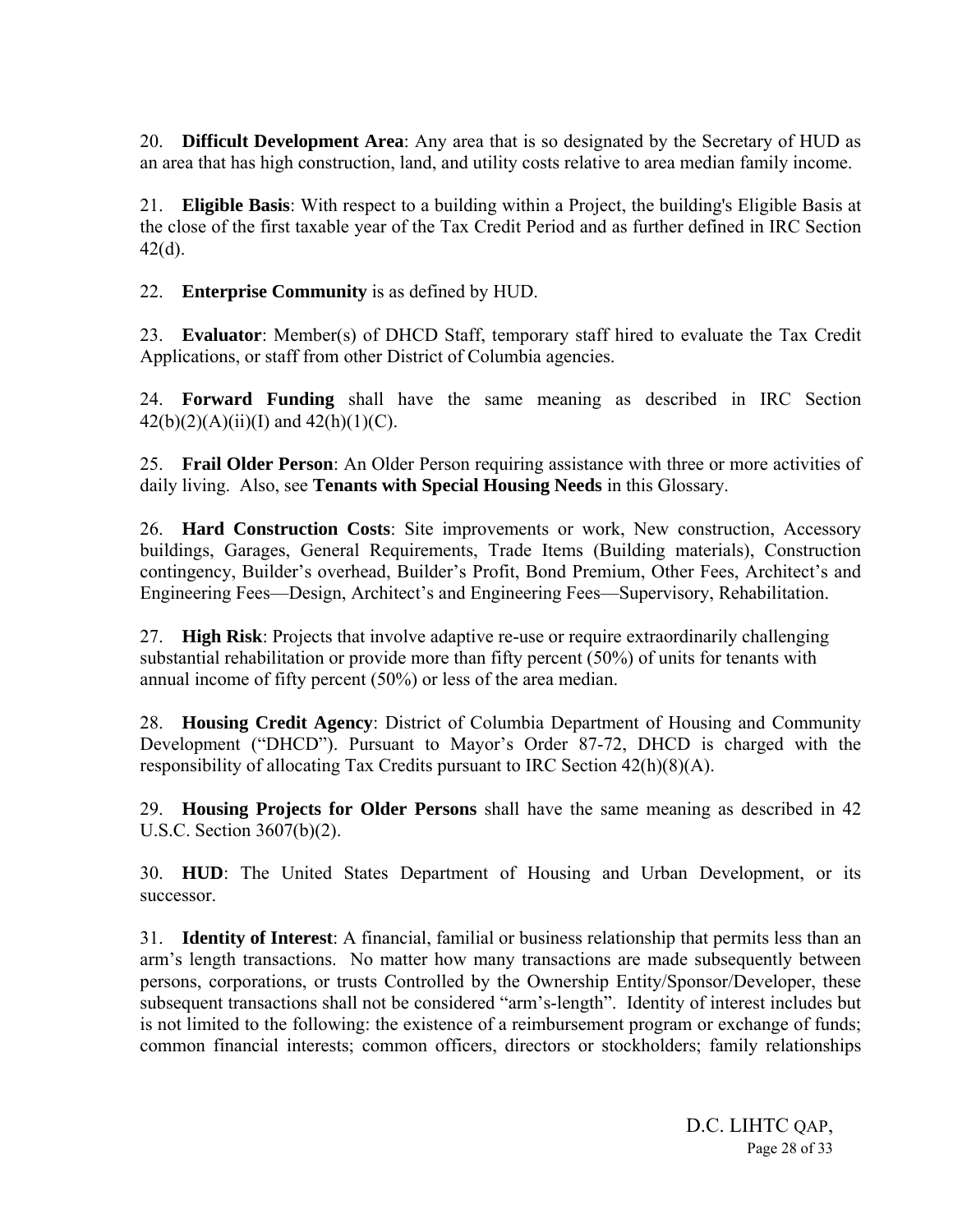among the officers, directors or stockholders; the entity is Controlled by the same group of corporations; a partnership and each of its partners; a limited liability company and each of its members; or an S Corporation and each of its of its shareholders.

32. **In-fill Lot**: Land that has been platted and subdivided, and must have been previously improved.

33. **Integrated Setting**: Mixed population housing that is integrated "in the community" rather than in certain buildings.

34. **IRS**: The Internal Revenue Service, or its successor.

35. **Land Use Restrictive Covenants a/k/a District of Columbia Department of Housing and Community Development Indenture of Restrictive Covenants for Low-Income Housing Tax Credits (Restrictive Covenants)**: An agreement between DHCD and the Ownership Entity and all of its successors in interest where the parties agree that the Project will be an affordable housing Project for the length of the Compliance Period elected by the Ownership Entity and upon which the award of Tax Credits was in part, based. The Restrictive Covenants will contain language that must encumber the land where the Project is located for the life of the agreement. The Restrictive Covenants must conform to the requirements of IRC Section 42(h), and this QAP.

36. **Low-Income Unit**: Any residential rental unit if such unit is rent-restricted and the occupant's income meets the limitations applicable as required for a qualified low-income housing Project.

37. **Metropolitan Statistical Area ("MSA")**: A central city containing at least Fifty Thousand (50,000) people with a total metropolitan population of at least One Hundred Thousand (100,000) as defined by the U.S. Census Bureau.

38. **Older Persons**: A person fifty five (55) years of age or older, in accordance with District of Columbia law.

**39. Ownership Entity**: Any Person and any Affiliate of such Person:

- i. Submitting an Application to DHCD requesting a Tax Credit Reservation pursuant to this QAP;
- ii. Who receives a Tax Credit Reservation, Carryover Agreement or IRS 8609 Tax Credit Allocation;
- iii. Who is the successor in interest to the Sponsor/Developer who owns or intends to own and develop a Project or expects to acquire Control of a Project consistent with Control documents provided by the Ownership Entity to DHCD as part of the Application.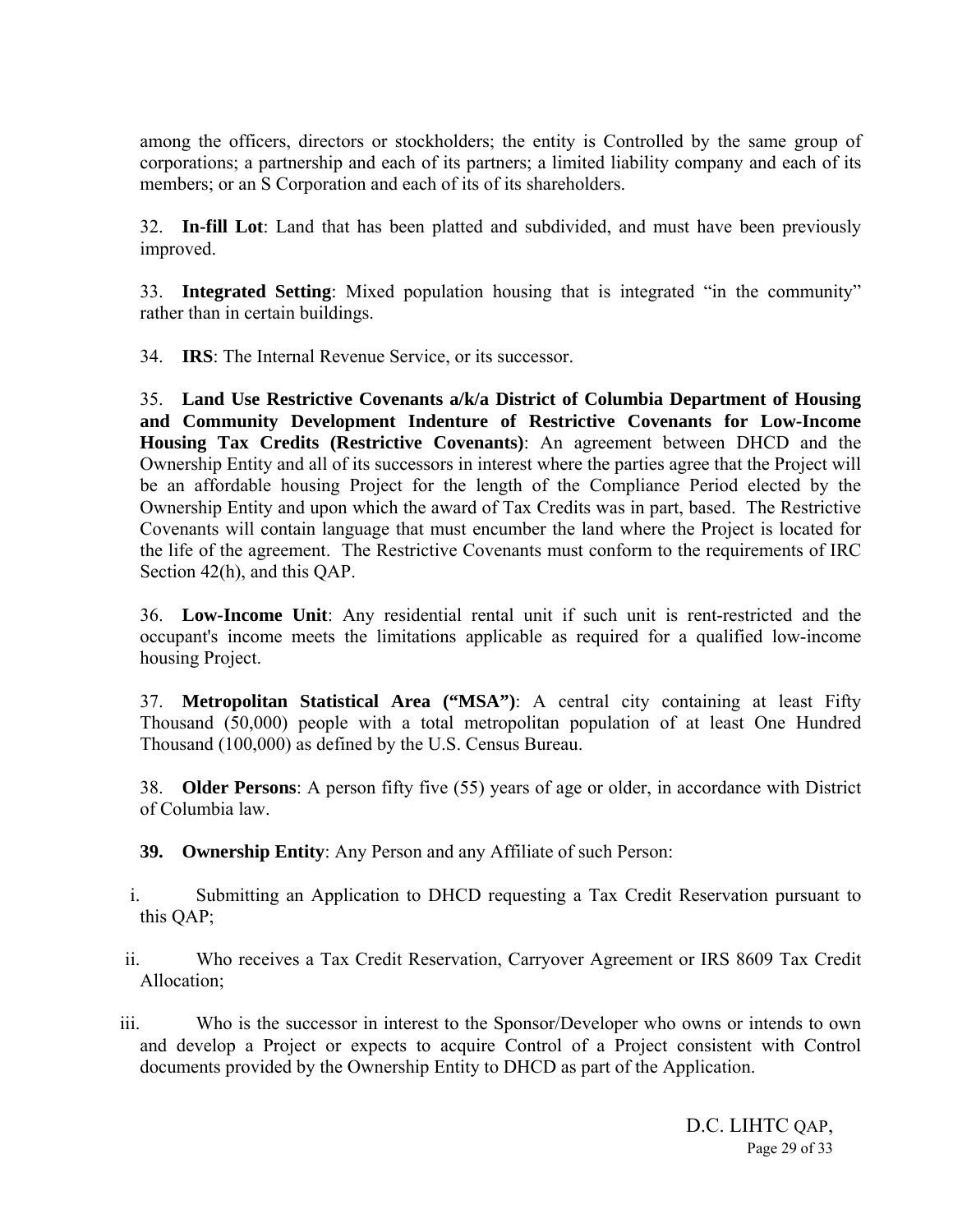40. **People with Disabilities or Disability (The term "disability")**: With respect to an individual (A) a physical or mental impairment that substantially limits one, or more, of the major life activities of such individual (B) a record of such an impairment; or (C) being regarded as having such impairment.

41. **Project:** A low-income rental housing property the Sponsor/Developer of which represents that it is or will be a qualified low-income housing Project within the meaning of IRC Section 42(g). With regard to this definition, the Project is that property which is the basis for the Application.

42. **Property**: The real estate and all improvements thereon, which are the subject of the Application, including all items of personal property affixed or related thereto, whether currently existing or proposed to be built thereon in connection with the Application.

43. **Qualified Allocation Plan (QAP)**: A plan to select and award Tax Credits to qualified recipients.

44. **Qualified Basis**: With respect to a building within a Project, the building's Eligible Basis multiplied by the Applicable Fraction, within the meaning of IRC Section  $42(c)(1)$ .

45. **Qualified Census Tract**: Any census tract which is so designated by the Secretary of HUD and, for the most recent year for which census data are available on household income in such tract, either in which fifty percent (50%) or more of the households have an income which is less than sixty percent (60%) of the adjusted gross median income for such year or which has a poverty rate of at least twenty-five percent (25%).

46. **Qualified Non-profit Organization or Non-profit**: An organization that is described in IRC Section 501(c)(3) or (4), that is exempt from Federal income taxation under IRC Section 501(a), that is not affiliated with or Controlled by a for profit organization, and includes as one of its exempt purposes the fostering of low-income housing within the meaning of IRC Section  $42(h)(5)(C)$  and is allowed by law or otherwise to hold and develop property.

47. **Qualified Non-profit Project**: A Project in which a qualified Non-profit organization has Control (directly or through a partnership or wholly owned subsidiary as defined in IRC Section  $42(h)(5)(D)(ii)$  and materially participates (within the meaning of IRC Section 469(h)) in its development and operation throughout the Compliance Period.

48. **Qualified Residential Rental Property** shall have the same meaning as defined in IRC Section 103.

49. **Recovered Tax Credits**: Either Tax Credits previously awarded to a Project or Projects that cannot use all the Tax Credits the Project was awarded or Tax Credits from Projects that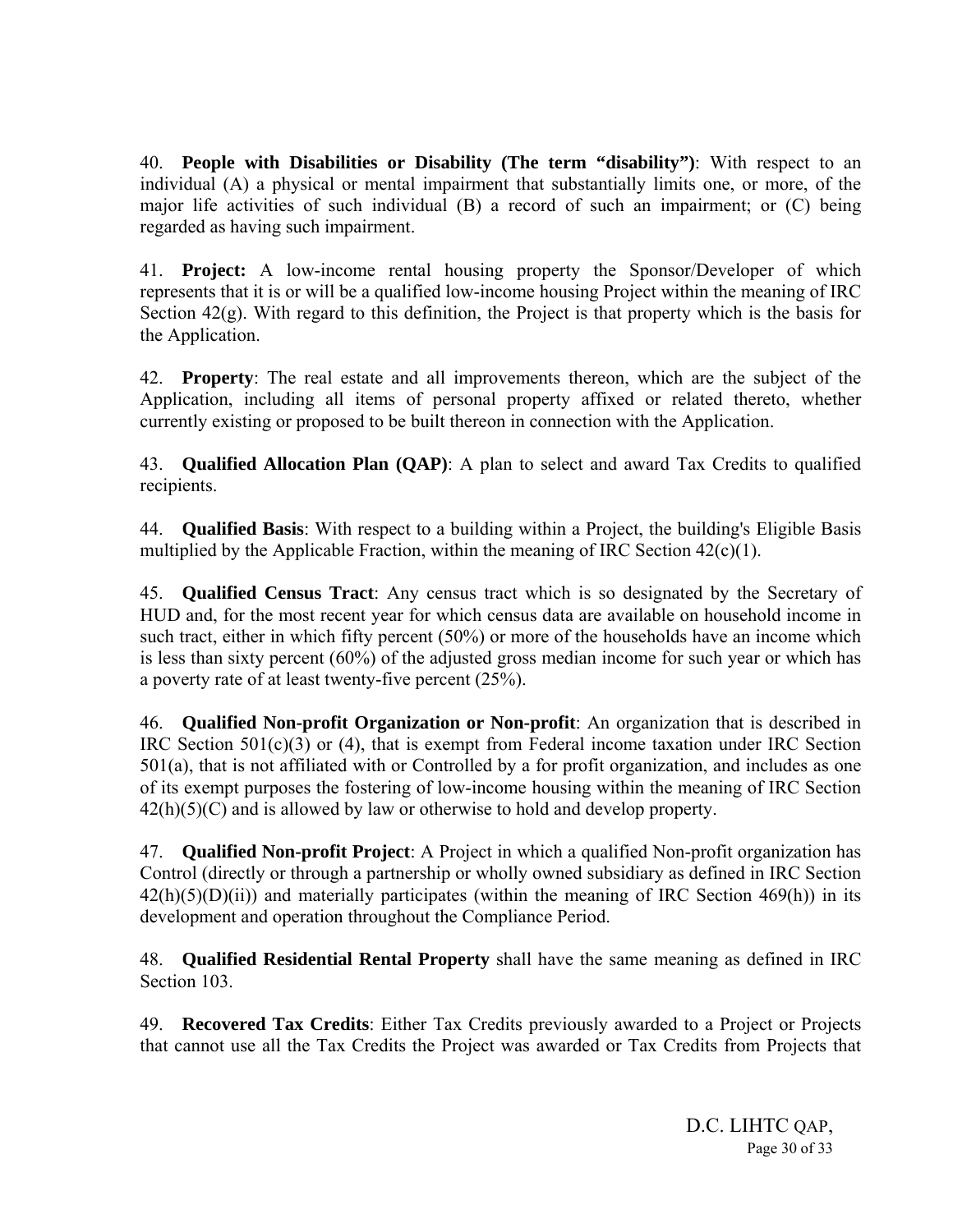cannot be placed in service by the Sponsor/Developer/Ownership Entity.

50. **Rehabilitation Expenditure**: Depreciable expenditures, which are for Property or improvements that are chargeable to the capital account and which are incurred in connection with the rehabilitation of a building. Rehabilitation Expenditures are not eligible for Tax Credits unless the expenditures are allocable to or substantially benefit one or more Low-Income Units and the amount of such expenditures during any twenty-four month period selected by the Sponsor/Developer is at least the greater of ten percent (10%) of the Sponsor/Developer's adjusted basis of the building at the start of the twenty-four (24) month period, or six thousand dollars (\$6,000) per unit. See also, IRC Section 42(e)(2).

51. **Single Family**: A single-family residence whether detached or vertically attached, including a town-home, duplex, triplex or fourplex.

52. **Small Projects**: Projects that contain less than thirty (30) residential rental units.

53. **"Special needs"** refers to an umbrella group of families and individuals (that may or may not be homeless) that have conditions or needs that require the provision of supportive services. These conditions include age and age-related problems, mental health problems, drug/substance abuse problems, mobility impairment issues, HIV/AIDS and other chronic disease problems, and homelessness.

54. **Stabilized occupancy** is calculated by determining the percentage of units required to be rented to attain the net cash flow necessary to achieve the required debt coverage ratio on the must-pay debt.

55. **State Ceiling**: The limitation imposed by IRC Section 42(h) on the aggregate amount of Tax Credit allocations that may be made by DHCD during any calendar year, as determined from time to time by DHCD in accordance with IRC Section 42(h)(3).

56. **Tax Credit**: The Low-Income Housing Tax Credits issued pursuant to the program, IRC Section 42 and Chapter 42 of Title 10 DCMR. Tax Credits are determined under IRC Section 42(a) for any taxable year in the Tax Credit Period equal to the amount of the Applicable Percentage of the qualified basis for each qualified low-income building.

57. **Tax Credit Allocation or Reservation amount**: With respect to a Project or a building within a Project, the amount of Tax Credit DHCD allocates to a Project and determines to be necessary for the financial feasibility of the Project and its viability as a qualified low-income housing Project throughout the Compliance Period.

58. **Tax Credit Period**: With respect to a building within a Project, the period of ten (10) taxable years beginning with the taxable year the building is placed in service or, at the election of the Ownership Entity the succeeding taxable year, as more fully defined in IRC Section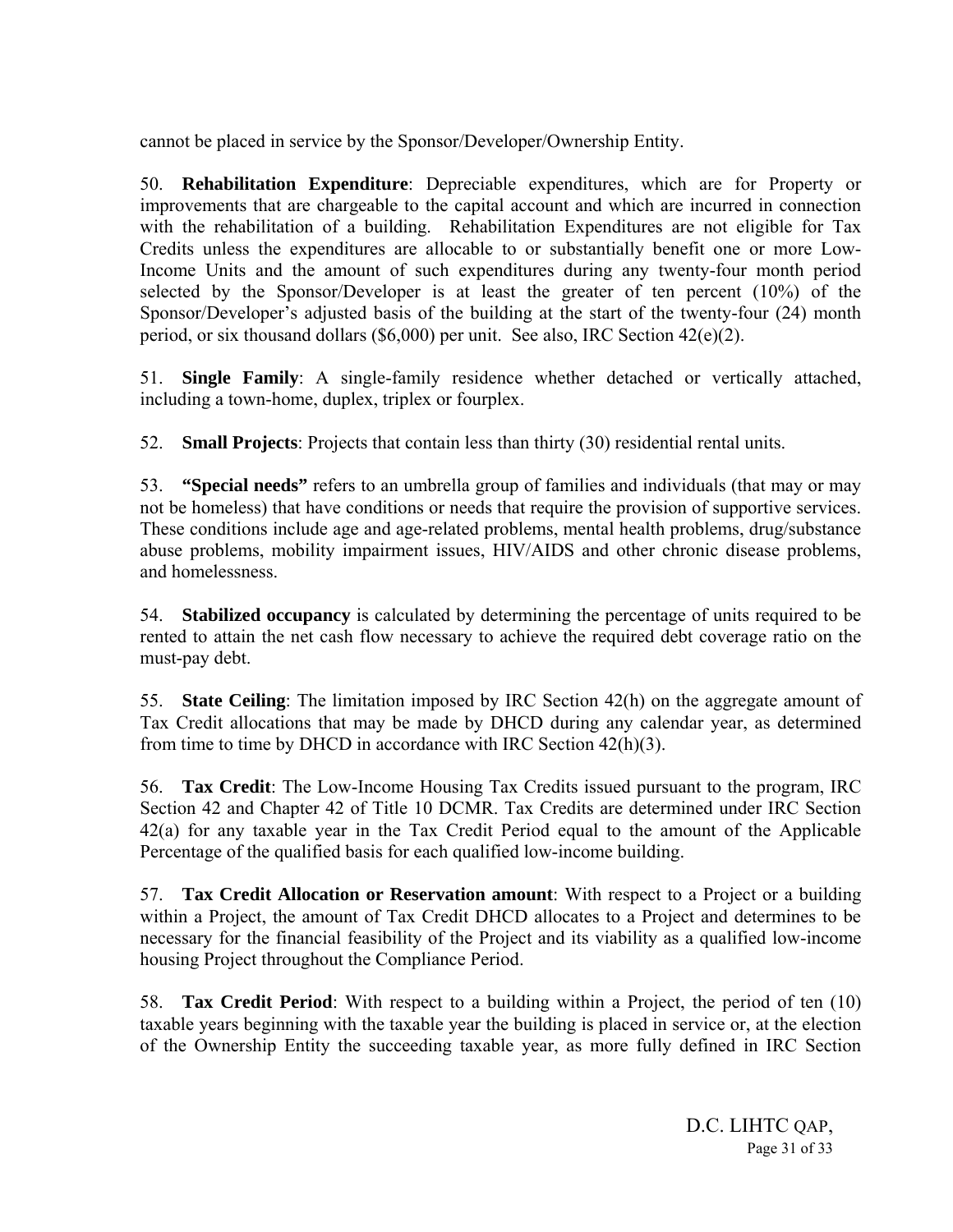$42(f)(1)$ .

59. **Total Development Cost**: Total project cost minus cost of land, commercial hard construction, bridge loan interest, operating reserves, DHCD compliance monitoring fee, operating and replacement reserves

60. **Total Project Cost**: The total costs reflected in the Application.

61. **Transitional Housing**: A unit that contains sleeping accommodations, a kitchen and bathroom facilities and is located in a building which is used exclusively to facilitate the transition of homeless individuals to independent living within twenty-four (24) months and in which a Governmental Entity or qualified Non-profit organization provides such individuals with temporary housing and supportive services designed to assist such individuals in locating and retaining permanent housing.

62. **Unallocated or Unreserved Tax Credits**: Tax Credits that were not awarded by DHCD during its most recent round of allocation or are returned to DHCD during the current year. These Tax Credits would be eligible for redistribution in accordance with the rules of DHCD or may be carried forwarded to the next year's allocation cycle.

63. **Utilities**: Oil, gas, electricity, and water and sewer service.